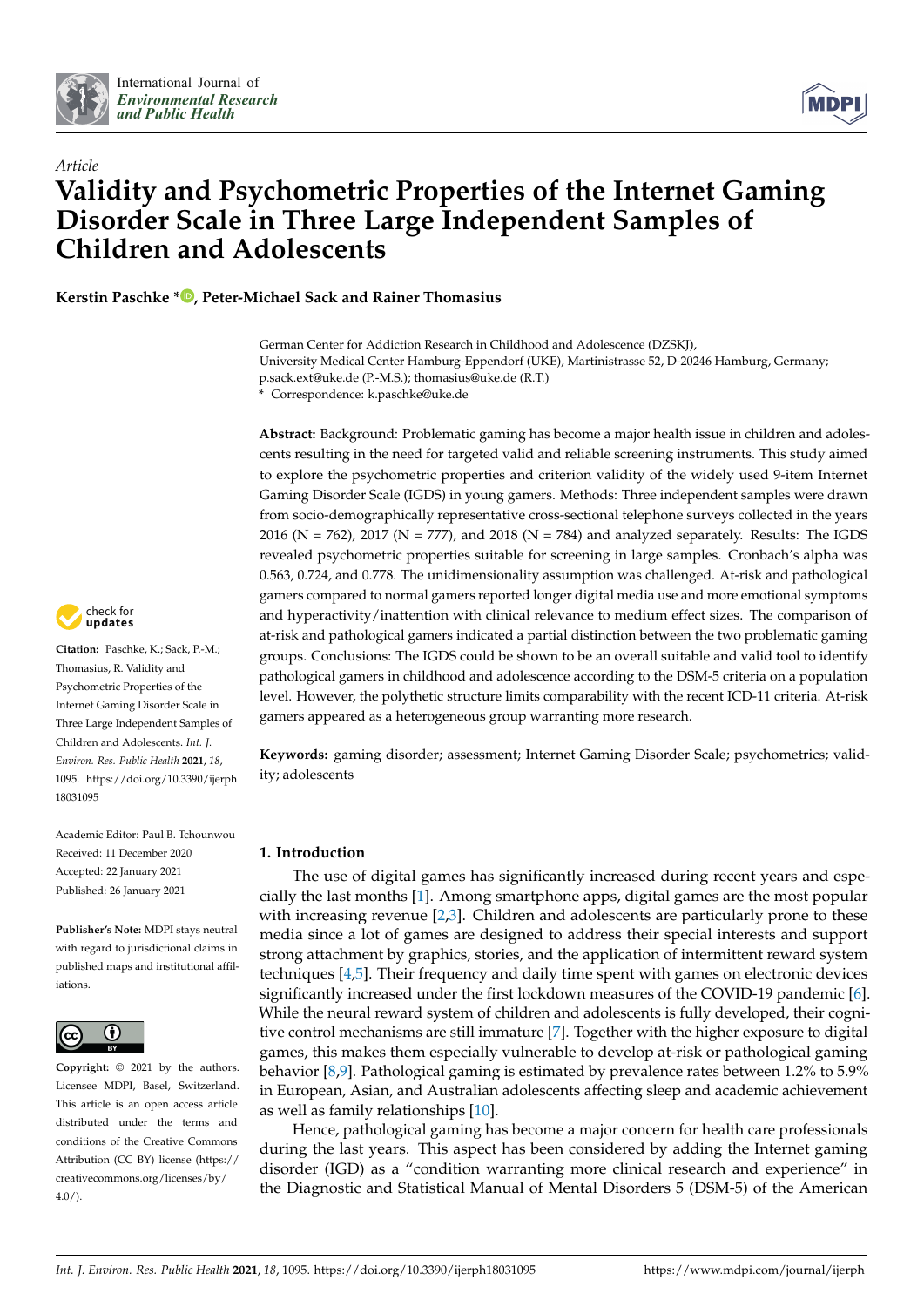Psychiatric Association (APA) in 2013 [\[11\]](#page-11-10). According to a systematic review focusing on children and adolescents "multiple, often interacting personal, familial, and environmental risk factors and comorbid conditions will contribute towards developing and maintaining" an IGD [\[12\]](#page-11-11). Pathological gamers show an average gaming time of 30 h per week [\[13,](#page-11-12)[14\]](#page-11-13). More precisely, 9- to 19-year-old Italian children and adolescents screened with an IGD stated 22 to 27 gaming hours weekly [\[15\]](#page-11-14). 12- to 18-year-old Spanish males diagnosed with an IGD reported a weekly gaming time of 48 h before treatment [\[16\]](#page-11-15).

According to the DSM-5, an IGD is assumed if at least five out of nine defined criteria have been met in the past 12 months (Table [A1](#page-10-0) in the Appendix [A\)](#page-10-1). Moreover, research findings and clinical observations lead to the inclusion of the diagnoses Gaming Disorder (GD) and Hazardous Gaming (HG) in the recent 11th revision of the International Classification of Diseases (ICD-11) of the World Health Organization (WHO) [\[17\]](#page-12-0). Given the relevance of this relatively new disorder, research and practitioners are calling for functional assessment measures, especially for screening in children and adolescents.

Available DSM-5 based assessment scales vary regarding their completeness of contents and the target age groups [\[10\]](#page-11-9). Self-rating instruments that have been used in young samples include e.g., the 10-item Internet Gaming Disorder Test (IGDT-10) by Király et al. [\[18\]](#page-12-1), the 9-item Internet Gaming Disorder Scale (IGDS) by Lemmens et al. [\[19\]](#page-12-2), the 9-item short form of the Internet Gaming Disorder Scale (IGDS9-SF) by Pontes and Griffiths [\[20\]](#page-12-3), and the Video-Gaming Scale for Children (VGS-C) by Donati et al. [\[21\]](#page-12-4). The latter is an adaption of the Video-Gaming Scale for Adolescents (VGS-A) developed by the authors to specifically address the needs of children [\[22\]](#page-12-5). In their large review King et al. [\[23\]](#page-12-6) identified 32 IGD assessment tools available in English that were employed in 320 studies and differed regarding "(1) conceptual and practical considerations; (2) alignment with DSM- 5 and ICD-11 criteria; (3) type and quantity of studies and samples; and (4) psychometric properties". No single instrument was found to be clearly superior but five scales showed the best psychometric properties. One of these was the Lemmens' IGDS, studied in 42 refereed publications from January 2010 to September 2020 [\(https://pubmed.ncbi.nlm.nih.gov/\)](https://pubmed.ncbi.nlm.nih.gov/). It appears to be an IGD measure that is both complete regarding the coverage of DSM-5 criteria and appropriate for various age ranges as it was validated in a sample of 13 to 40 year old participants. Overall, this makes it an authorized candidate for a validation study in a target group of children and adolescents.

The IGDS uses a binary question format (yes/no) with a possible maximum sum score of 9 for all "yes" answers and higher scores indicating more problematic gaming behavior. Lemmens et al. [\[19\]](#page-12-2) report unidimensionality according to the fit indices of a confirmatory factor analysis (CFA) and an excellent consistency with a Cronbach's alpha of 0.93. Results of a latent-class analysis (LCA) allowed separation of light or normal gamers (scoring  $\leq$ 2), heavy or at-risk gamers (scoring 3–4), and disordered [pathological] gamers (scoring  $\geq$ 5). Convergent validity is supported by small to medium correlations of the IGDS sum score with psychological constructs like aggressiveness and antisocial behavior, anger control and hyperactivity, loneliness and emotional distress, low self-esteem, life satisfaction, and prosocial behavior [\[19](#page-12-2)[,24](#page-12-7)[,25\]](#page-12-8). The time spent with games could be identified as a predictor for an IGD development one year later [\[25\]](#page-12-8). Moreover, a problematic social media use could be shown to be significantly associated with an IGD [\[26\]](#page-12-9).

However, the results concerning unidimensionality and good internal consistency could not be entirely replicated. In an analysis using item response theory, the criteria 'escape', 'deception', and 'continuation' did not contribute to diagnostic accuracy [\[24\]](#page-12-7). In a recent Delphi study, 29 international experts with clinical and/or research experience on IGD rated the DSM-5 criteria 'escape' and 'tolerance' as inadequate to distinguish between problematic and normal gaming [\[27\]](#page-12-10). According to the results of a factorial analysis on data based on the Compulsive Internet Use Scale (CIUS) [\[28\]](#page-12-11), the item on the criterion 'escape' (IGDS item 8) had no association to the other items in a student sample compared to two adult samples [\[29\]](#page-12-12).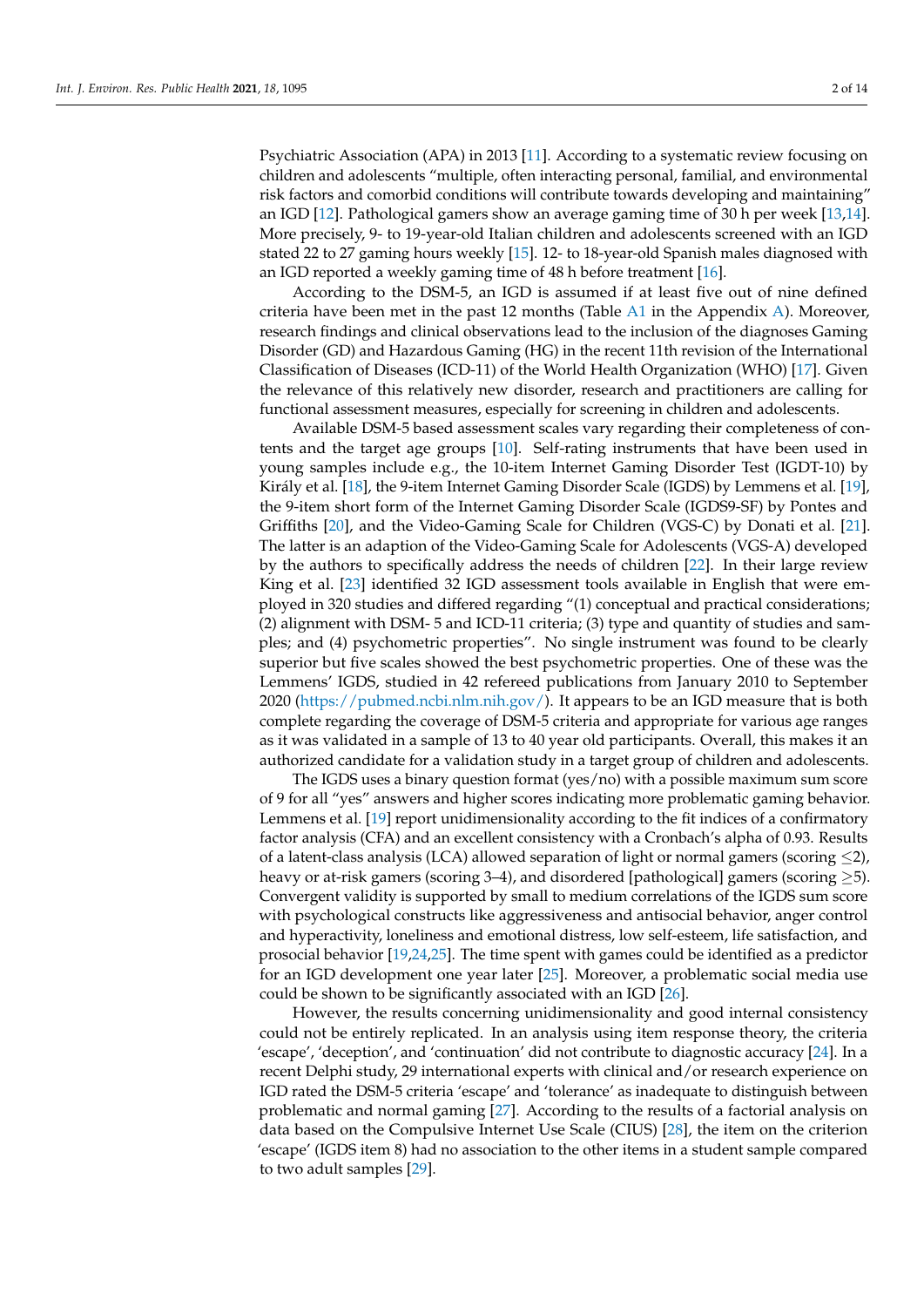A further validation of these aspects in different samples from a developmental science perspective is urgently required. To date, current research on IGD assessment neglects possible specifics of different age and sex groups. It is common to include children, adolescents, and adults into large-sized psychometric studies without age- or sex-related analyses and with males being usually oversampled. Even in the aforementioned informative and comprehensive systematic review on IGD assessment tools by King et al. [\[23\]](#page-12-6), age and sex were no evaluation criteria. Furthermore, there is sparse knowledge concerning at-risk gamers. Can they be separated from normal and pathological gamers as e.g., suggested by Milani et al. [\[15\]](#page-11-14)? Hence, the present study aimed to investigate the psychometric properties of the IGDS in children and adolescents considering different age and sex groups. The convergent validity was explored by comparing normal with at-risk and pathological gamers in terms of time spent with digital media as well as co-occurring emotional and behavioral problems.

### **2. Methods**

# *2.1. Procedure*

The data was collected in three independent cross-sectional surveys technically conducted by the established German marketing and social research institute *forsa* via computer-assisted telephone interviews in sociodemographic representative samples between 2016 and 2018—for details see [\[30](#page-12-13)[–32\]](#page-12-14). All study participants including the parents/caregivers of participating children gave informed consent prior to inclusion. They could withdraw from the study at any time without reason. All procedures performed in this study were in accordance with the ethical standards of the institutional and national research committee, with the 1964 Helsinki declaration as well as its later amendments or comparable ethical standards.

## *2.2. Participants*

From the original three surveys, only data a) of 12- to 17-year old participants who b) completed the IGDS without omissions and c) reported playing any digital games at least once a week were included in the present study. This resulted in 8.5%, 22.4%, and 21.6% excluded cases [in 2016, 2017, 2018 respectively]. Proportions of excluded 12- to M old were (except for 2016) lower than of 14- to 17-years old [10.6% vs. 4.7% in 2016, 15.1% vs. 26.2% in 2017, 17.2% vs. 23.7% in 2018], so were proportions of excluded boys compared to girls [3.3% vs. 13.8% in 2016, 8.9% vs. 31.6% in 2017, 7.4% vs. 38.2% in 2018]. The main reason for being excluded was gaming less than once a week or not at all. This concerned primarily girls. Accordingly, proportions of non-gaming girls vs. boys were 24.8% vs. 3.6% in 2016, 45.0% vs. 20.7% in 2017, and 46.4% vs. 11.1% in 2018. Since failure to meet only one of the three criteria mentioned above led to exclusion from the analysis, the cases affected can be understood as *missing at random*, and their exclusion represented only a negligible bias in the samples.

Data of the 2016, 2017, and 2018 samples were analyzed separately and not combined to take advantage of three independent replication trials. This makes it more likely to identify psychometric weaknesses that would go undetected in one joint large sample. The sample size was comparable in all surveys:  $2016$  (N = 762), 2017 (N = 777), and 2018  $(N = 784)$ . Age groups were based on the German social code ("Sozialgesetzbuch") which defines children by law as younger than 14 years and adolescents as younger than 18 years.

#### *2.3. Measures*

Time spent with digital media was measured by asking for the "average time of playing any digital game on weekends (in minutes)" in the 2016 sample, and by asking for "the daily time of using any social media" in the 2017 sample in a multiple choice format (<60 min/60–119 min/120–179/180–239 min/>240 min). This format is viewed as more reliable by marketing research practitioners than asking for exact times in minutes. Psychopathology was screened in the 2018 sample by the established Strength and Dif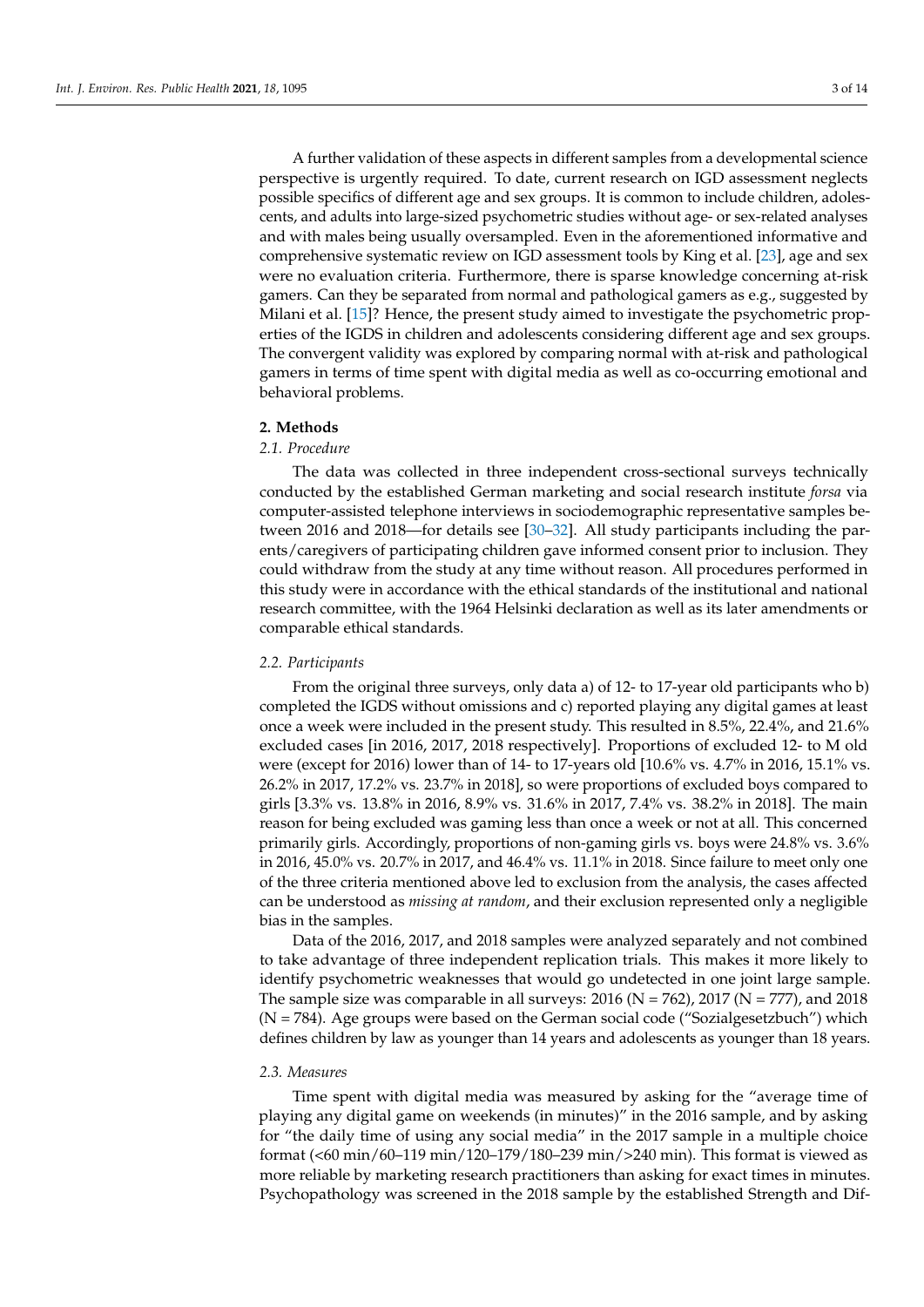ficulties Questionnaire (SDQ) by Goodman [\(https://www.sdqinfo.com/\)](https://www.sdqinfo.com/) with German norms [\[33\]](#page-12-15). Psychometric studies on German speaking children and adolescent samples reported mixed findings on internal scale consistencies [\[33–](#page-12-15)[36\]](#page-12-16). These will be considered in the analyses and in the discussion section.

## *2.4. Statistical Analyses*

For assessing psychometric properties, item analyses and internal consistencies were performed based on the "classical test theory". Dimensionality of the IGDS was examined by confirmatory factor analyses (CFAs), item analyses, and principal component analyses (PCA). CFA fit indices were reported in comparison to the following recommended criteria:  $\chi^2/\text{df}$  ratio < 5, root mean square error of approximation (RMSEA) < 0.08, standardized root mean squared residual (SRMR) <  $0.08$ , Tucker–Lewis Index (TLI)  $> 0.95$ , comparative fit index  $(CFI) \geq 0.95$  [\[37\]](#page-12-17). Generalized least squares (GLS) were chosen as the parameter estimation method since no assumptions of multivariate normality among the observed variables were made. Following the "known group"-paradigm of convergent validation, diagnostic scoring "0–2 (normal)" on the IGDS were compared with those scoring "3–4 (at-risk gamers)" and "5+ (pathological gamers)" by analyses of variance in metric data (ANOVA) and by non-parametric U-tests in ordinal data. Because of sample size restrictions and resulting slanted cell frequencies in group comparisons, ANOVAs were preceded by non-parametric H tests, and significance was only assumed when both tests were significant.

All effect sizes (ES) are reported in Cohen's d and  $\eta^2$ . Considered conventions for d were: d > 0.20 = clinically relevant (small ES);  $0.50 \le d < 0.80$  medium ES,  $d \ge 0.80$  large ES [\[38\]](#page-12-18). Considered conventions for  $\eta^2$  are:  $\eta^2 > 0.01$  = clinically relevant (small);  $\eta^2 \ge 0.10$  medium, η $^2$   $\geq$  0.25 large. ES were computed via Psychometrica software [\(https://www.psychometrica.](https://www.psychometrica.de/) [de/\)](https://www.psychometrica.de/) and CFAs via JASP 0.14.1.0 which is based on procedures written in the statistical programming language R (jasp-stats.org). All other computations were realized by IBM SPSS Statistics version 22 [\(https://www.ibm.com/de-de/products/spss-statistics\)](https://www.ibm.com/de-de/products/spss-statistics).

#### **3. Results**

# *3.1. Sample Description*

Table [1](#page-3-0) reports the sociodemographic data of the three samples, divided by age groups and sex. About 95% of the sample attended school at the time of the interview. All samples of frequent gamers (at least once a week) consisted of a higher proportion of boys (64%) compared to girls (36%).

**Sample Age Sex School Job-Training Other <sup>a</sup> Total** 2016 12–13 Girls 133 — — 133 Boys 150 — — 150 14–17 Girls 198 17 7 222 Boys 236 18 3 257 Total  $\frac{\%}{2017}$ 717 94.1<br>129 35 4.6 10 1.3 762 100<br>129 2017 12–13 Girls 129 — — 129 Boys 163 — — 163 14–17 Girls 175 8 5 222 Boys 271 21 5 257 Total  $\%$ 738 95.0 29 3.4 10 1.3 777  $\frac{100}{108}$ 2018 12–13 Girls 108 — — 108 Boys 162 — — 162 14–17 Girls 162 11 4 222 Boys 303 29 5 257 Total  $\frac{0}{6}$ 735 93.8 40 5.1 9 1.1 784 100

<span id="page-3-0"></span>**Table 1.** Sociodemographic data of the three samples employed in this study.

Notes. <sup>a</sup> Other is study, military/social service, job-seeking, or job.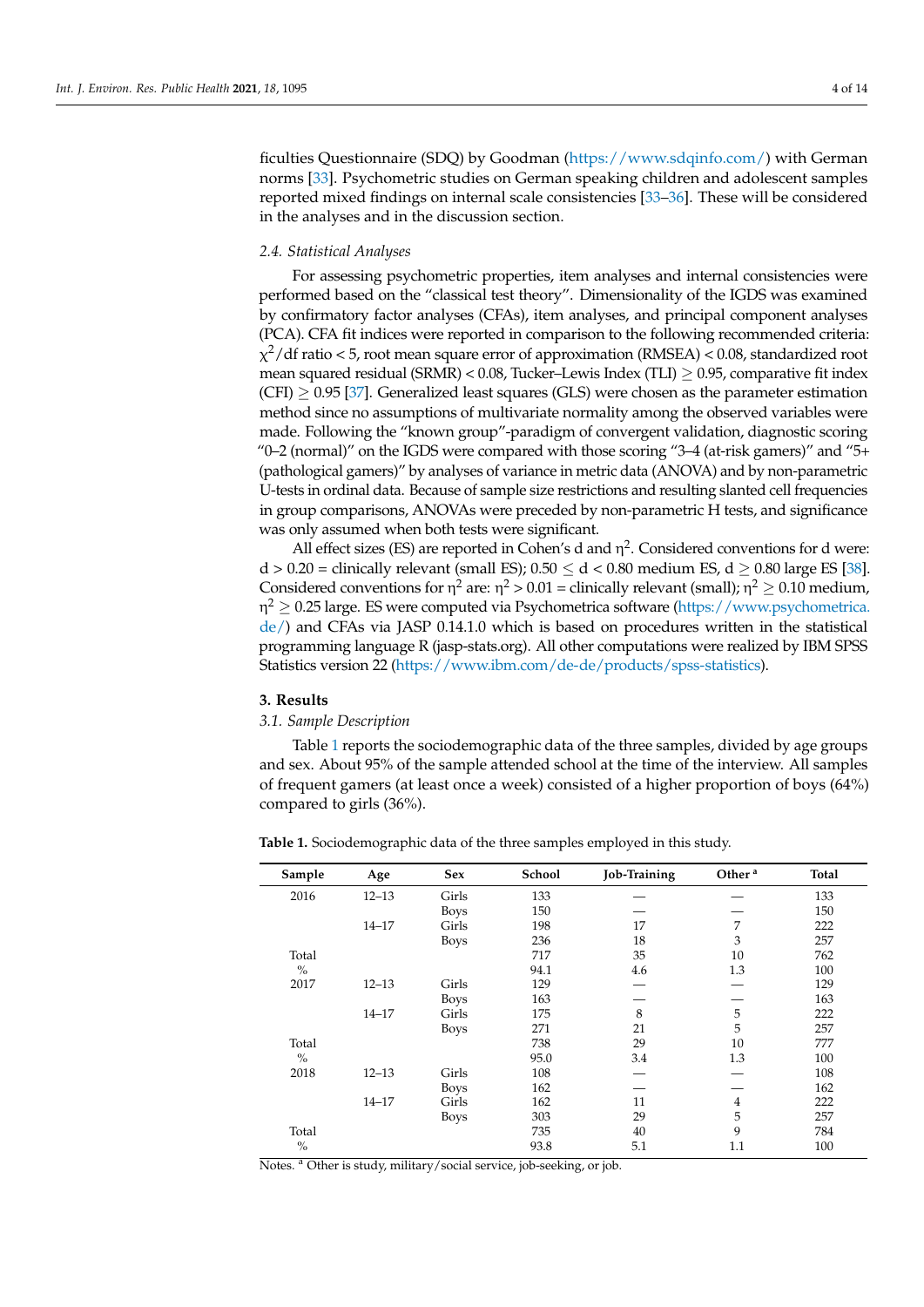The distribution of IGDS scores is given in Table [2](#page-4-0) together with the assessment outcomes. In the sample of 2016 pathological vs. at-risk gaming prevalence was 12 vs. 19%, 2017 it was 4 vs. 12%, and 2018 it was 3 vs. 11%. Prevalence of at-risk and pathological gaming was higher in boys than in girls. The total Cronbach's alpha coefficients were 0.784 in 2016, 0.724 in 2017, and 0.514 in 2018. These are shown in Table [2](#page-4-0) together with group-specific values. Over all samples, girls showed a mean alpha of 0.682, boys of 0.638, children (12–13 years) of 0.652 and adolescents (12–17 years) of 0.668.

<span id="page-4-0"></span>**Table 2.** Internet Gaming Disorder Scale (IGDS) scores, assessments, and consistency coefficients across the three samples employed<sup>a</sup>.

| Sample | Age Group | <b>Sex</b>  |      | <sup>b</sup> Sum Score | Cronbach's Alpha | <sup>c</sup> Portion of<br>at-Risk Gamers |       | <sup>c</sup> Portion of<br><b>Pathologic Gamers</b> |      |
|--------|-----------|-------------|------|------------------------|------------------|-------------------------------------------|-------|-----------------------------------------------------|------|
| 2016   | $12 - 13$ | Girls       | 1.56 | (1.84)                 | 0.754            | 7.1                                       | (20)  | 3.9                                                 | (11) |
|        |           | <b>Boys</b> | 2.71 | (2.17)                 | 0.703            | 15.9                                      | (45)  | 10.2                                                | (29) |
|        | $14 - 17$ | Girls       | 1.01 | (1.58)                 | 0.784            | 3.8                                       | (18)  | 2.5                                                 | (12) |
|        |           | <b>Boys</b> | 2.38 | (2.20)                 | 0.770            | 12.7                                      | (61)  | 8.8                                                 | (42) |
| Total  |           |             | 1.90 | (2.08)                 | 0.778            | 18.9                                      | (144) | 12.3                                                | (94) |
| 2017   | $12 - 13$ | Girls       | 0.71 | (1.34)                 | 0.756            | 2.7                                       | (8)   | 1.0                                                 | (3)  |
|        |           | <b>Boys</b> | 1.60 | (1.65)                 | 0.613            | 9.6                                       | (28)  | 3.1                                                 | (9)  |
|        | $14 - 17$ | Girls       | 0.61 | (1.05)                 | 0.600            | 1.9                                       | (9)   | 0.4                                                 | (2)  |
|        |           | <b>Boys</b> | 1.60 | (1.71)                 | 0.646            | 9.9                                       | (48)  | 4.1                                                 | (20) |
| Total  |           |             | 1.21 | (1.56)                 | 0.724            | 12.0                                      | (93)  | 4.4                                                 | (34) |
| 2018   | $12 - 13$ | Girls       | 0.75 | (1.10)                 | 0.514            | 3.3                                       | (9)   | 0.4                                                 | (1)  |
|        |           | <b>Boys</b> | 1.45 | (1.56)                 | 0.570            | 10.4                                      | (28)  | 2.6                                                 | (7)  |
|        | $14 - 17$ | Girls       | 0.74 | (1.15)                 | 0.682            | 2.3                                       | (12)  | 0.4                                                 | (2)  |
|        |           | <b>Boys</b> | 1.21 | (1.37)                 | 0.528            | 7.6                                       | (39)  | 2.7                                                 | (14) |
| Total  |           |             | 1.09 | (1.36)                 | 0.563            | 11.2                                      | (88)  | 3.1                                                 | (24) |

Notes. <sup>a</sup> based on *N* = 762 for 2016, *N* = 777 for 2017, *N* = 784 for 2018; <sup>b</sup> group mean (standard deviation); <sup>c</sup> percentages (frequencies).

Table [A2](#page-10-2) in the Appendix [A](#page-10-1) shows the distribution of validation measures for time spent with digital media across the three samples (with means of typical weekend gaming time in minutes and medians of any daily social media use) and the mean SDQ total difficulties score. Moreover, the distributions of the SDQ subscale scores (Table [A3\)](#page-10-3) and alpha values (Table [A4\)](#page-11-16) are presented in the Appendix [A.](#page-10-1) Due to non-satisfactory consistency values, results on the SDQ subscales 'conduct problems' and 'peer relationship problems' are reported but not interpreted. The same applies to the total difficulties scale as it is a linear combination of all four subscales and its good alpha values could be attributed merely to the scale length (20 items instead of 5), cp. [\[39\]](#page-12-19).

#### *3.2. Item Analysis and Dimensionality*

Table [3](#page-5-0) summarizes the results of confirmatory factor analyses (CFA) that were conducted to test the assumed IGDS unidimensionality. Moreover, classical item analyses were additionally conducted as PCAs, whereby the number of extractable components was restricted to  $k = 1$ . In all of the three samples the IGDS items did not clearly form one dimension. As depicted in Table [3,](#page-5-0) only RMSEA and  $\chi^2$ /df were clearly in favor of unidimensionality, items 4, 5, and 8 showed weak loadings indicating heterogeneity in item contents. According to Table [4,](#page-5-1) item 5 (escape, avoid thinking about disturbing things) yielded unacceptable values for item-total correlation  $(r_{it})$  and factor loadings (a) in all three samples. Item 8 (displacement, loss of interest) showed unsatisfactory  $r_{it}$  or low  $\alpha$ values in the 2018 sample. However, the consistency of the scale was not significantly improved by omitting these items: the highest increase would have been from  $\alpha = 0.563$ to  $\alpha$  = 0.586 in the 2018 sample. Inspection, overall component loadings were similar, but item difficulties and total item correlations varied across samples, again indicating some heterogeneity within components.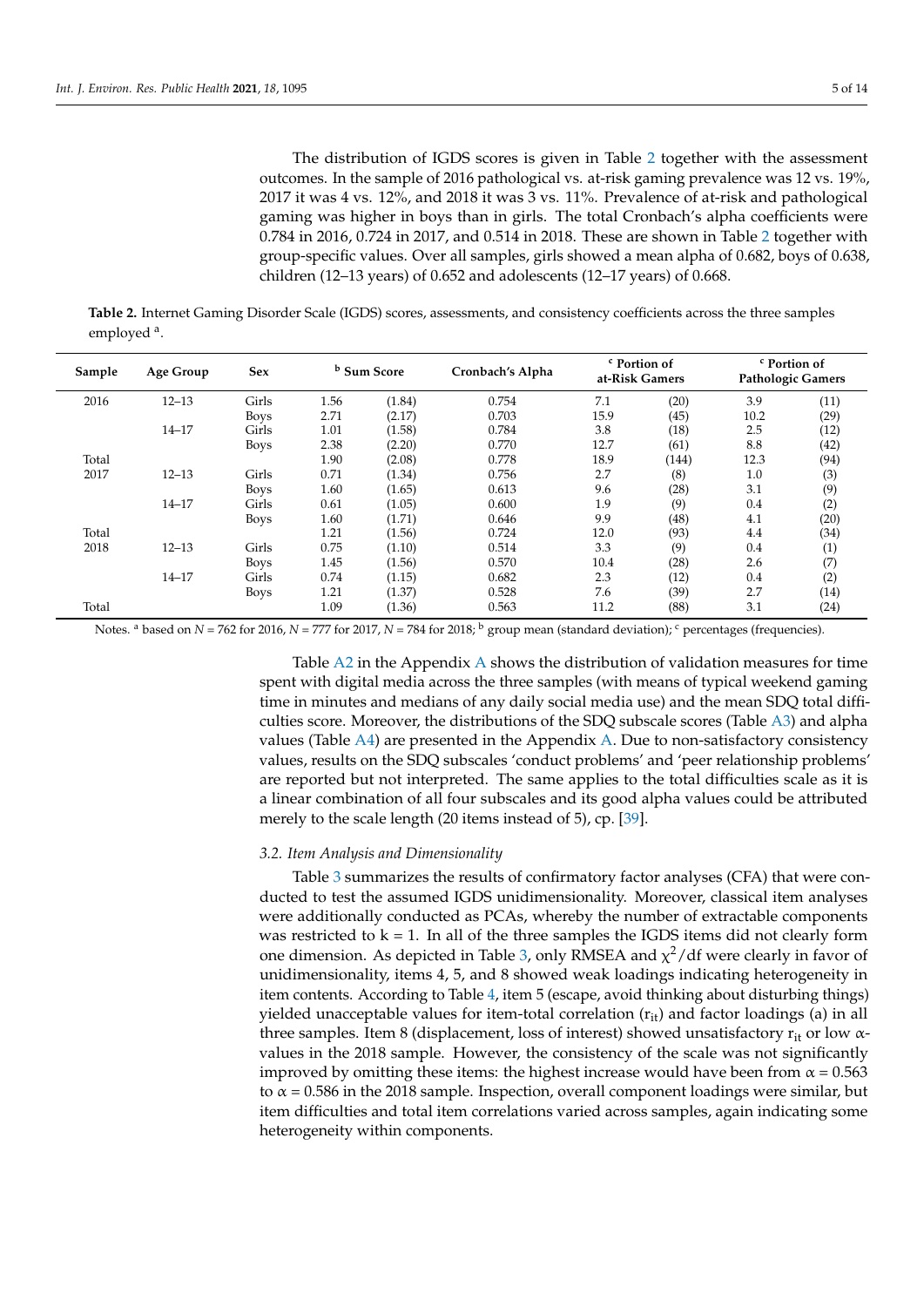|    | Index         | 2016                               | 2017                               | 2018                               | Cut-off |
|----|---------------|------------------------------------|------------------------------------|------------------------------------|---------|
|    | $x^2/df$      | $82.688 / 27 = 3.063$<br>p < 0.001 | $50.563/27 = 1.872$<br>$p = 0.004$ | $42.656/27 = 1.580$<br>$p = 0.028$ | $5$     |
|    | <b>CFI</b>    | 0.768                              | 0.885                              | 0.903                              | > 0.95  |
|    | <b>RMSEA</b>  | 0.060                              | 0.034                              | 0.027                              | < 0.08  |
|    | <b>TLI</b>    | 0.768                              | 0.847                              | 0.871                              | >0.95   |
|    | <b>Items</b>  |                                    | Loadings                           |                                    |         |
| 1. | Preoccupation | 0.233                              | 0.229                              | 0.194                              |         |
| 2. | Tolerance     | 0.280                              | 0.205                              | 0.184                              |         |
| 3. | Withdrawal    | 0.303                              | 0.179                              | 0.147                              |         |
| 4. | Persistence   | 0.215                              | 0.115                              | 0.092                              |         |
| 5. | Escape        | 0.096                              | 0.159                              | 0.092                              |         |
| 6. | Problems      | 0.231                              | 0.142                              | 0.112                              |         |
| 7. | Deception     | 0.184                              | 0.111                              | 0.102                              |         |
| 8. | Displacement  | 0.172                              | 0.099                              | 0.035                              |         |
| 9. | Conflict      | 0.148                              | 0.055                              | 0.071                              |         |

<span id="page-5-0"></span>**Table 3.** Results of confirmatory factor analyses of the Internet Gaming Disorder Scale IGDS in three different samples plus fit indices.

Notes. CFI = comparative fit index, RMSEA = root mean square error of approximation, TLI = Tucker–Lewis-index (non-normed fit index). All item loadings *p* < 0.001.

<span id="page-5-1"></span>**Table 4.** Item analyses of the Internet Gaming Disorder Scale IGDS in three different samples.

|    | Sample        | 2016 |          |       | 2017 |          |       | 2018 |          |       |
|----|---------------|------|----------|-------|------|----------|-------|------|----------|-------|
|    | Item          | p(i) | $r_{it}$ | a     | p(i) | $r_{it}$ | a     | p(i) | $r_{it}$ | a     |
|    | Preoccupation | 19.0 | 0.488    | 0.617 | 19.5 | 0.463    | 0.654 | 13.4 | 0.404    | 0.648 |
| 2. | Tolerance     | 27.8 | 0.493    | 0.613 | 16.6 | 0.440    | 0.623 | 12.9 | 0.369    | 0.632 |
| 3. | Withdrawal    | 24.4 | 0.572    | 0.676 | 14.4 | 0.400    | 0.590 | 13.3 | 0.295    | 0.537 |
| 4. | Persistence   | 18.2 | 0.473    | 0.642 | 14.0 | 0.261    | 0.414 | 12.4 | 0.232    | 0.389 |
| 5. | Escape        | 26.9 | 0.202    | 0.255 | 26.4 | 0.290    | 0.451 | 27.8 | 0.152    | 0.283 |
| 6. | Problems      | 24.8 | 0.468    | 0.627 | 12.1 | 0.344    | 0.534 | 13.5 | 0.257    | 0.454 |
| 7. | Deception     | 17.5 | 0.417    | 0.528 | 8.8  | 0.319    | 0.494 | 7.5  | 0.277    | 0.511 |
| 8. | Displacement  | 13.4 | 0.467    | 0.549 | 6.5  | 0.323    | 0.499 | 4.1  | 0.144    | 0.272 |
| 9. | Conflict      | 9.0  | 0.446    | 0.595 | 2.2  | 0.296    | 0.471 | 4.2  | 0.289    | 0.482 |

Notes. Item difficulty *p (i)*; item-total correlation *rit* part-whole corrected; loadings *a* according to principal component analyses restricted to *k* = 1 component.

### *3.3. "Known-Groups" Analyses*

#### 3.3.1. Time Spent with Digital Media

Table [5](#page-6-0) gives information about the average time of internet gaming and social media use. Differentiation between age groups was not useful, although desirable, due to the low cell frequencies in the gaming groups. On inspection, the gaming groups could be separated by the time spent with digital media: This was confirmed by significant overall test results with small ES (see Table [6\)](#page-6-1). Planned comparisons (Helmert contrasts) of "normal vs. atrisk/pathological" revealed almost medium ES for internet gaming, and U tests showed small but clinically relevant ES for social media use. "At-risk vs. pathological" comparisons were non-significant and—with the exception of girls' social media use—had small ES indicating a major overlap between these gaming groups in their temporal digital media use.

#### 3.3.2. Emotional and Behavioral Difficulties

The distributions of the SDQ subscale scores of the 2018 sample, depending on IGDS gaming groups, are presented in Table [7.](#page-6-2) Again, differentiation by age groups is not reasonable due to the small cell sizes. Gaming groups could be separated according to the severity of emotional symptoms and hyperactivity/inattention, as indicated by the group means. Overall, ANOVA results showed significantly small ES (Table [8\)](#page-7-0). The comparisons of "normal vs. at-risk/pathological" revealed almost medium ES for emotional symptoms and hyperactivity/inattention. The outcome for girls' hyperactivity/inattention was not significant between the gaming groups but had an almost medium ES. In the "at-risk vs. pathological" comparisons regarding emotional problems and hyperactivity, 3 out of 6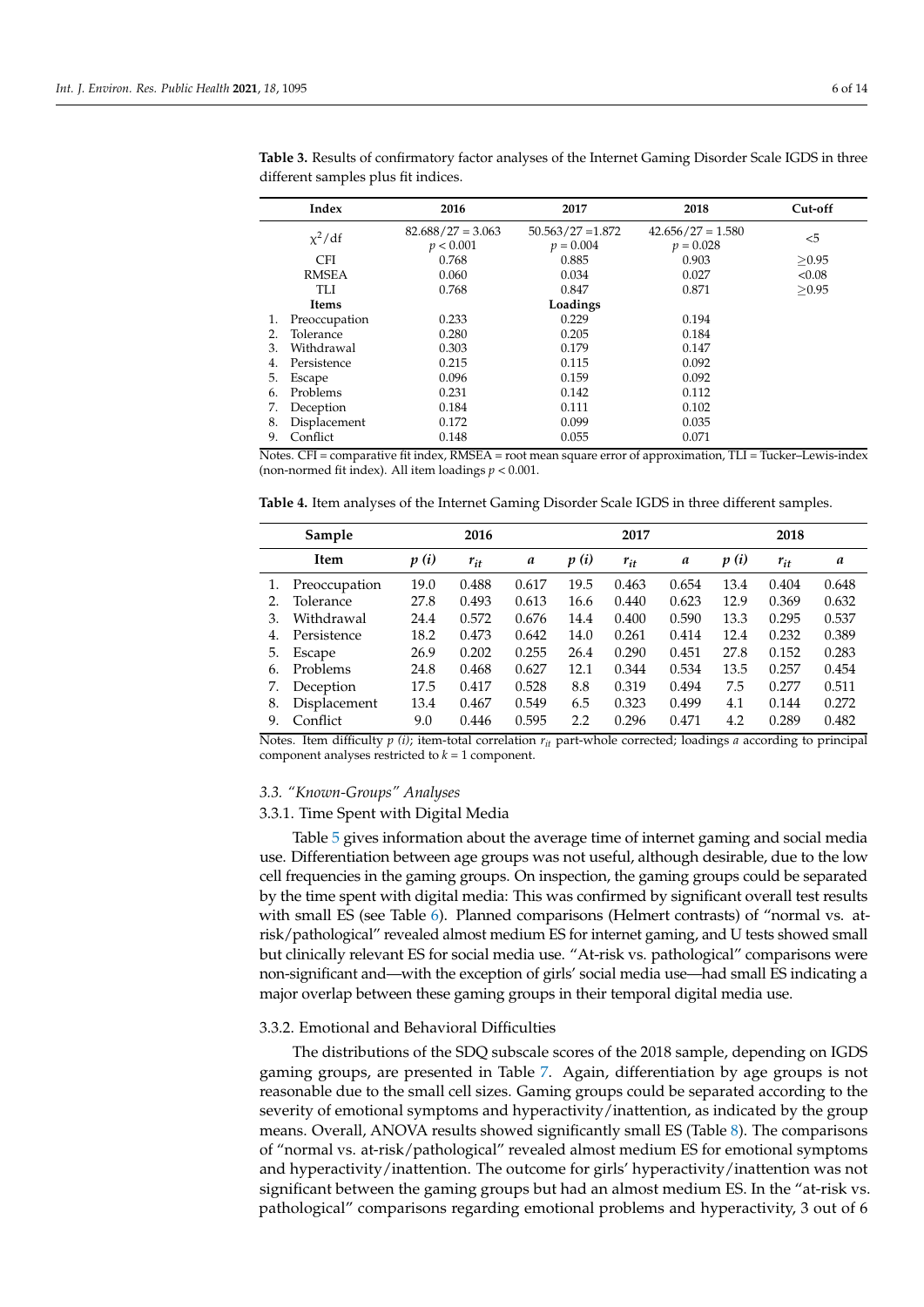were significant, two of them in boys, indicating a possible distinction but also overlap between the two gaming groups.

| <b>Sex</b>  | <b>IGDS</b> Score |        | <sup>a</sup> Typical Weekend<br><b>Gaming Time (Minutes)</b> | <sup>b</sup> Daily Social Media Use 4+<br><b>Hours</b> |                   |  |
|-------------|-------------------|--------|--------------------------------------------------------------|--------------------------------------------------------|-------------------|--|
| Girls       | Normal            | 129.95 | (85.78)                                                      | 3.5                                                    | (23)              |  |
|             | At-risk           | 162.24 | (104.38)                                                     | 4.3                                                    | $\left( 4\right)$ |  |
|             | Pathological      | 193.70 | (93.12)                                                      | 8.8                                                    | (3)               |  |
| <b>Boys</b> | Normal            | 184.02 | (103.47)                                                     | 14.2                                                   | (92)              |  |
|             | At-risk           | 236.18 | (125.12)                                                     | 30.1                                                   | (28)              |  |
|             | Pathological      | 237.89 | (130.70)                                                     | 41.2                                                   | (14)              |  |
| Total       | Normal            | 153.68 | (97.63)                                                      | 17.7                                                   | (115)             |  |
|             | At-risk           | 216.67 | (124.03)                                                     | 34.4                                                   | (32)              |  |
|             | Pathological      | 227.07 | (123.59)                                                     | 50.0                                                   | (17)              |  |

<span id="page-6-0"></span>**Table 5.** Time spent with gaming (2016 sample,  $N = 762$ ) and social media (2017 sample  $N = 777$ ), depending on IGDS score.

Notes. <sup>a</sup> Group mean (standard deviation); <sup>b</sup> percentages (frequencies). Results of statistical significance tests are given in Table [6.](#page-6-1)

<span id="page-6-1"></span>**Table 6.** Time spent with gaming (2016 sample) and social media (2017 sample): results of significance tests and effect sizes for Table [5.](#page-6-0)

|                                 | Typical weekend gaming time |               |                                     |                                 |          |         |                                                         |                        |       |  |  |  |  |
|---------------------------------|-----------------------------|---------------|-------------------------------------|---------------------------------|----------|---------|---------------------------------------------------------|------------------------|-------|--|--|--|--|
|                                 |                             |               |                                     | Univariate analyses of variance |          |         | Helmert contrasts $p$ ; effect size $d$                 |                        |       |  |  |  |  |
|                                 |                             | df            | F                                   | p                               | $\eta^2$ |         | At-risk vs. pathologic<br>Normal vs. at-risk/pathologic |                        |       |  |  |  |  |
| 2016                            | Girls                       | 2             | 7.21                                | 0.001                           | 0.039    | < 0.001 | 0.449                                                   | 0.179                  | 0.252 |  |  |  |  |
|                                 | <b>Boys</b>                 | 2             | 10.67                               | < 0.001                         | 0.050    | < 0.001 | 0.450                                                   | 0.923                  | 0.143 |  |  |  |  |
|                                 | Total                       | 2             | 32.77                               | < 0.001                         | 0.079    | < 0.001 | 0.577                                                   | 0.481                  | 0.084 |  |  |  |  |
| Daily social media use 4+ hours |                             |               |                                     |                                 |          |         |                                                         |                        |       |  |  |  |  |
|                                 |                             |               | <sup>a</sup> Kruskal–Wallis H-tests |                                 |          |         | $b$ Mann–Whitney U-tests p; effect size d               |                        |       |  |  |  |  |
|                                 |                             | df            | F                                   | p                               | $\eta^2$ |         | Normal vs. at-risk/pathologic                           | At-risk vs. pathologic |       |  |  |  |  |
| 2017                            | Girls                       | $\mathcal{P}$ | 19.63                               | 0.001                           | 0.489    | 0.002   | 0.212                                                   | 0.274                  | 0.536 |  |  |  |  |
|                                 | <b>Boys</b>                 | 2             | 8.99                                | 0.011                           | 0.250    | 0.007   | 0.205                                                   | 0.373                  | 0.177 |  |  |  |  |
|                                 | Total                       | 2             | 31.22                               | < 0.001                         | 0.397    | < 0.001 | 0.269                                                   | 0.149                  | 0.240 |  |  |  |  |

Notes. <sup>a</sup> Kruskal–Wallis H-tests are exact. <sup>b</sup> Mann–Whitney U-tests are exact.

<span id="page-6-2"></span>**Table 7.** Distribution of Strength and Difficulties Questionnaire (SDQ) subscales in the 2018 sample, depending on IGDS score.

| <b>Sex</b>  | <b>IGDS</b> Score |      | <sup>a</sup> Emotional Problems |      | <sup>b</sup> Conduct Problems |      | Hyperactivity/Inattention |      | <sup>c</sup> Peer Relationship Problems |
|-------------|-------------------|------|---------------------------------|------|-------------------------------|------|---------------------------|------|-----------------------------------------|
| Girls       | Normal            | 2.73 | (2.18)                          | 1.15 | (1.11)                        | 2.82 | (2.12)                    | 1.88 | (1.54)                                  |
|             | At-risk           | 4.33 | (3.09)                          | 1.90 | (1.70)                        | 4.10 | (1.92)                    | 2.90 | (1.61)                                  |
|             | Pathological      | 6.00 | (2.65)                          | 1.67 | (2.08)                        | 2.00 | (3.46)                    | 2.33 | (2.31)                                  |
| <b>Boys</b> | Normal            | 1.51 | (1.48)                          | 1.14 | (1.11)                        | 2.60 | (1.95)                    | 1.72 | (1.46)                                  |
|             | At-risk           | 2.42 | (2.18)                          | 1.84 | (1.47)                        | 3.84 | (2.26)                    | 2.27 | (1.18)                                  |
|             | Pathological      | 3.95 | (2.13)                          | 1.71 | (1.59)                        | 4.95 | (2.64)                    | 2.71 | (2.31)                                  |
| Total       | Normal            | 1.99 | (1.88)                          | 1.14 | (1.11)                        | 2.68 | (2.02)                    | 1.78 | (1.49)                                  |
|             | At-risk           | 2.88 | (2.54)                          | 1.85 | (1.52)                        | 3.90 | (2.18)                    | 2.42 | (1.79)                                  |
|             | Pathological      | 4.21 | (2.25)                          | 1.71 | (1.60)                        | 4.58 | (2.84)                    | 2.67 | (2.26)                                  |

Notes. <sup>a</sup> Group mean (standard deviation). Alphas <sup>b</sup> not acceptable or <sup>c</sup> not satisfactory.

Table [A5](#page-11-17) in the Appendix [A](#page-10-1) shows the distribution of emotional and behavioral problems (assessed by SDQ) depending on the IGDS categories. Approximately one-third of at-risk boys simultaneously reported borderline or clinically severe emotional problems and hyperactivity/inattention. The same is true for two fifths of the girls classified as at-risk according to the German standards of Becker et al. [\[33\]](#page-12-15). The results of Table [A5](#page-11-17) in the Appendix [A](#page-10-1) should be considered with the caveat of small sample sizes.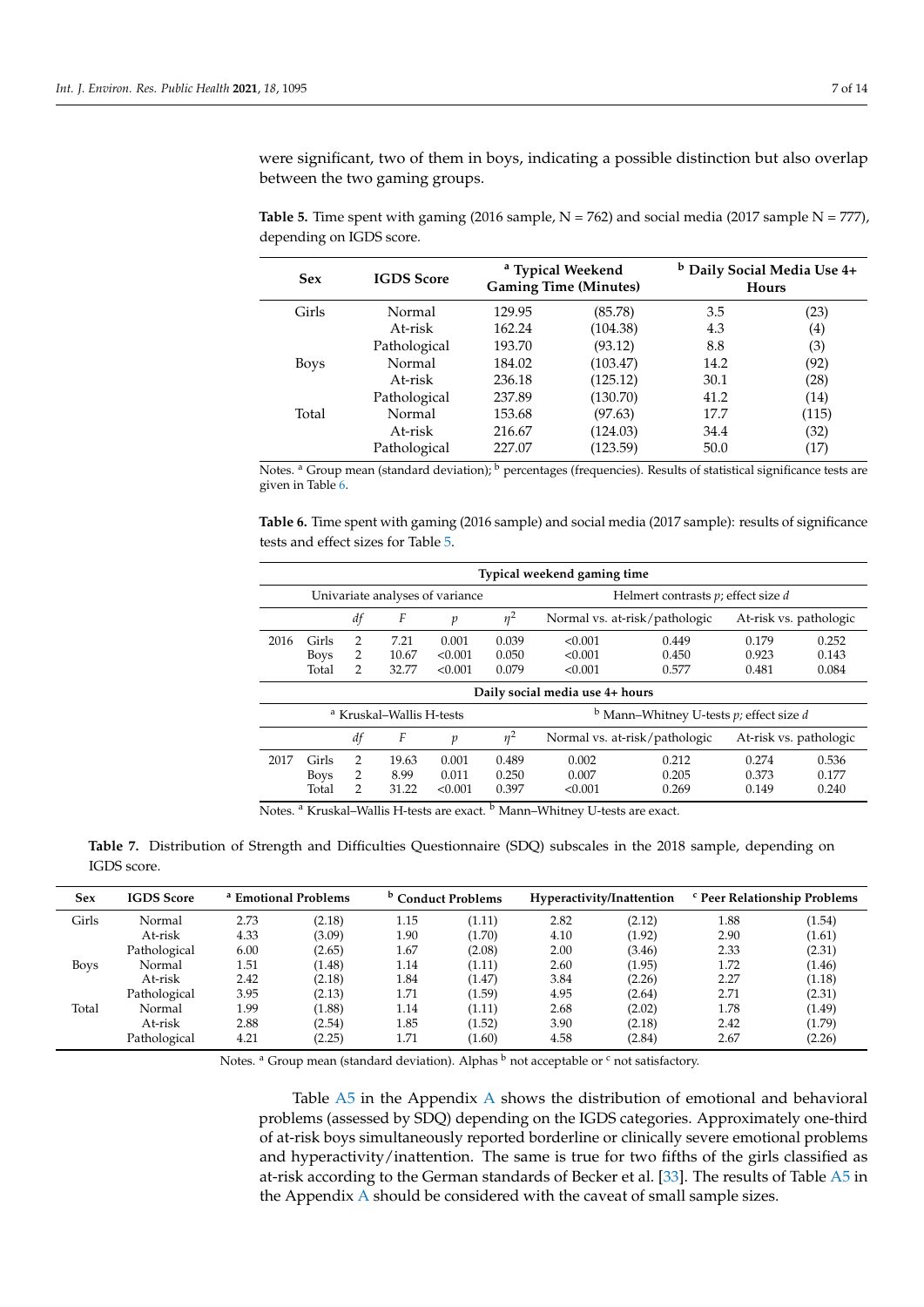<span id="page-7-0"></span>**Table 8.** SDQ subscales scores (2018 sample): results of significance tests between IGDS gaming groups, Helmert contrasts and effect sizes for Table [5.](#page-6-0) **Univariate ANOVA Results Helmert Contrasts and Effect Sizes**

|             |                |                  |                  |                                         | Normal vs. at-Risk/Pathological |       | At-Risk vs. Pathological |       |
|-------------|----------------|------------------|------------------|-----------------------------------------|---------------------------------|-------|--------------------------|-------|
|             | df             | $\boldsymbol{F}$ | $\boldsymbol{p}$ | $\eta^2$                                | p                               | d     | $\boldsymbol{p}$         | d     |
|             |                |                  |                  | Emotional problems                      |                                 |       |                          |       |
| Girls       | 2              | 7.79             | 0.001            | 0.052                                   | 0.001                           | 0.610 | 0.233                    | 0.616 |
| <b>Boys</b> | 2              | 29.42            | < 0.001          | 0.106                                   | < 0.001                         | 0.595 | < 0.001                  | 0.716 |
| Total       | $\overline{2}$ | 21.28            | < 0.001          | 0.052                                   | < 0.001                         | 0.480 | 0.003                    | 0.577 |
|             |                |                  |                  | <sup>a</sup> Conduct problems           |                                 |       |                          |       |
| Girls       | 2              | 4.29             | 0.015            | 0.030                                   | 0.084                           | 0.439 | 0.743                    | 0.117 |
| <b>Boys</b> | 2              | 11.57            | < 0.001          | 0.045                                   | < 0.001                         | 0.467 | 0.682                    | 0.078 |
| Total       | $\overline{2}$ | 16.08            | < 0.001          | 0.040                                   | < 0.001                         | 0.460 | 0.596                    | 0.091 |
|             |                |                  |                  | Hyperactivity inattention               |                                 |       |                          |       |
| Girls       | 2              | 3.80             | 0.023            | 0.026                                   | 0.733                           | 0.466 | 0.110                    | 0.633 |
| <b>Boys</b> | 2              | 22.43            | < 0.001          | 0.083                                   | < 0.001                         | 0.654 | 0.028                    | 0.438 |
| Total       | $\overline{2}$ | 21.87            | < 0.001          | 0.053                                   | < 0.001                         | 0.593 | 0.150                    | 0.253 |
|             |                |                  |                  | <sup>b</sup> Peer relationship problems |                                 |       |                          |       |
| Girls       | 2              | 4.32             | 0.014            | 0.030                                   | 0.132                           | 0.577 | 0.551                    | 0.256 |
| <b>Boys</b> | 2              | 9.22             | 0.001            | 0.028                                   | < 0.001                         | 0.352 | 0.252                    | 0.202 |
| Total       | 2              | 9.79             | < 0.001          | 0.024                                   | < 0.001                         | 0.404 | 0.492                    | 0.114 |

Notes. Alphas  $a$  not acceptable or  $b$  not satisfactory.

#### **4. Discussion**

The current study aimed to increase the knowledge on psychometric properties and screening capabilities of a suitable IGD instrument for children and adolescents. Young gamers are especially vulnerable to develop at-risk or pathological gaming patterns leading to the need for a valid and easy applicable screening tool. The IGDS by Lemmens et al. [\[19\]](#page-12-2) is one of the few screening instruments to have been initially validated in adolescents and based on the DSM-5 criteria. It showed good psychometric properties in prior research.

### *4.1. Psychometric Properties*

The presented results did not indicate scale consistencies in favor of either sex or age groups. Lemmens et al. [\[19\]](#page-12-2) reported a large Cronbach's alpha of 0.93 and unidimensionality of the IGDS. These values, however, were not replicated in our samples where alphas varied from 0.56 (sample 3) via 0.72 (sample 2) to 0.78 (sample 1) with the lower value being regarded as insufficient. It has to be noted that the age range of the original study was 13 to 40 years and, thus, included children, adolescents, and adults. Values comparable to the ones of our sample 1 and 2 were described by Koning et al. (0.74 and 0.77) [\[40\]](#page-12-20), Van den Eijnden et al. (0.73 and 0.76) [\[41\]](#page-12-21), and Peters et al. (0.74 and 0.77) [\[42\]](#page-12-22) based on longitudinal studies with adolescents.

IGDS items 8 (displacement) und especially 5 (escape) did not add to scale consistencies and omitting these items did not improve scale consistencies. From a test theoretical point of view, Schmitt [\[43\]](#page-12-23) argues that a low Cronbach's alpha does not seriously attenuate validity, but can still deliver useful information. Internal consistency is necessary, but not sufficient for validity. Moreover, alpha reflects not only scale property but also sample attributes [\[39\]](#page-12-19). Looking at item difficulties in Table [4,](#page-5-1) most IGDS items in sample 2018 show less agreement (fewer "yes" responses) than in the other samples, the exception is item 5 (escape). It may be an attribute of the 2018 sample of answering reluctantly. In 2018 there was an increased interest and a higher concern regarding potential risks of digital gaming in German media and school-based prevention programs. This might have fostered a tendency to downplay gaming behavior in order to answer as socially desirable and to appear "normal" to the interviewer. Thus, this contextual influence may have contributed to the weaker psychometric results in the 2018 sample compared to the other two. In the same year Jeong et al. [\[44\]](#page-12-24) published a study showing a significant discrepancy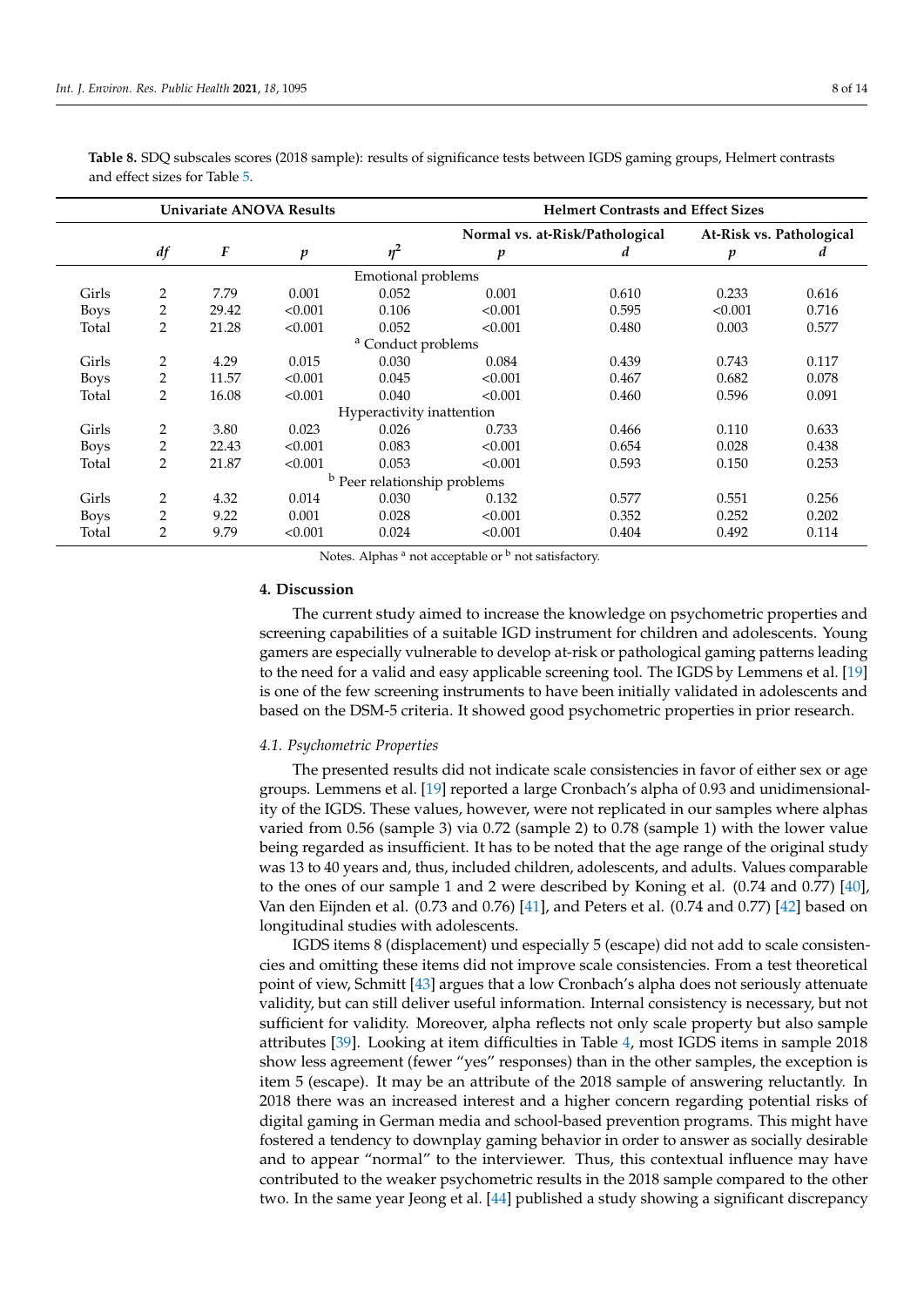between self-measurements and clinically verified IGD diagnoses among adolescents with a false-negative rate of 44%.

The assumption of unidimensionality was further challenged by weak CFA- and PCA-loadings of items 5 (escape) and 8 (displacement). As reported in the introduction, the criterion escape was considered by experts to have little diagnostic value [\[26\]](#page-12-9). The literature finding of Besser et al. [\[29\]](#page-12-12) that the 'escape'-item made up a factor of its own when investigating adolescents—as opposed to adult samples—was supported in all three samples of the current study. The authors commented: "Considering the young age of the participants  $(\ldots)$ , the use of the internet for mood modification might be an agesensitive effect that should be considered in further studies (p. 292)" [\[29\]](#page-12-12). For reasons of comparability, the original IGDS items should be retained for research purposes but we suggest to reword the item for the DSM-5 criterion escape in future IGD measures.

Interestingly, earlier work by the authors of this study provided initial evidence that to describe gaming disorder in children and adolescents according to the new ICD-11 criteria, the use of two factors is superior to the use of a single factor. Here, one factor reflects the cognitive-behavioral gaming symptoms and the other factor reflects impending or manifest consequences due to gaming behavior [\[45,](#page-12-25)[46\]](#page-12-26). In contrast, an ICD-11 screening tool for adults covering four items found one underlying factor only [\[47\]](#page-13-0). Yet, a two-factorial solution is in line with the biaxial model of addiction where an addictive behavior is defined as pathological only when both specific symptoms and adverse outcomes occur [\[48\]](#page-13-1). The IGDS includes functional impairments by two out of the nine symptoms (according to DSM-5 criteria 'problems' and 'conflict'), weakly loading on the main IGDS factor in all three samples. Since the scale evaluation follows a polythetic principle with every item being weighted equally, an IGD can be assumed without any impairment symptoms. Esposito et al. [\[49\]](#page-13-2) argue for a careful consideration of monothetic or different polythetic questionnaire evaluations.

#### *4.2. Convergent Validity*

According to the "known group"-paradigm of convergent validation, the groups of normal, at-risk and pathological gamers were separable by ANOVAs, as well as by nonparametric H tests and U tests. In at-risk and pathological gamers compared to normal gamers, "typical weekend gaming time" was longer with clinically relevant effect sizes (2016 sample), and percentage of "4+ hours daily social media use" was larger (2017 sample).

Emotional and behavioral assessment via SDQ German norms [\[33\]](#page-12-15) revealed emotional symptoms to be much more pronounced in at-risk/pathological gamers than in normal gamers (2018 sample) with mainly medium effect sizes. The computed ES correspond to correlation coefficients reported by Lemmens et al. [\[19\]](#page-12-2) and Wartberg et al. [\[26\]](#page-12-9) varying between  $r = 0.227$  (d = 0.466) and  $r = 0.311$  (d = 0.654). By structural equation modeling in a cross-lagged panel design, Wartberg et al. [\[26\]](#page-12-9) found the following variables to predict IGD in  $N = 955$  children aged 12–14 years after one year: male sex, IGD at initial assessment, as well as hyperactivity/inattention and self-esteem problems. Accordingly, it can be assumed that "at-risk" adolescents could develop a manifest pathological gaming disorder if clinically relevant hyperactivity/inattention and/or emotional symptoms are present, and no clinical intervention takes place.

Exploratory testing for group differences between at-risk gamers and pathological gamers yielded mixed results. This is conclusive because "at-risk" gamers form a heterogeneous group. However, an increased psychopathologic burden was found in this group which is worth further clinical evaluation. Thus, for clinical purposes, investigating frequent gamers by applying a cut-off score of 5+ only does not seem to be satisfying. Even an IGDS score of 3+ seems to indicate an elevated risk of co-occurring emotional and behavioral problems. However, it has to be kept in mind, that by reducing the IGDS cut-off, the chance of detecting at-risk gamers will be increased while the risk of misclassifying regular gamers as problematic will be elevated. Accordingly, Colder Carras and Kardefelt-Winter [\[48\]](#page-13-1) argue for a careful consideration of both addiction-related symptoms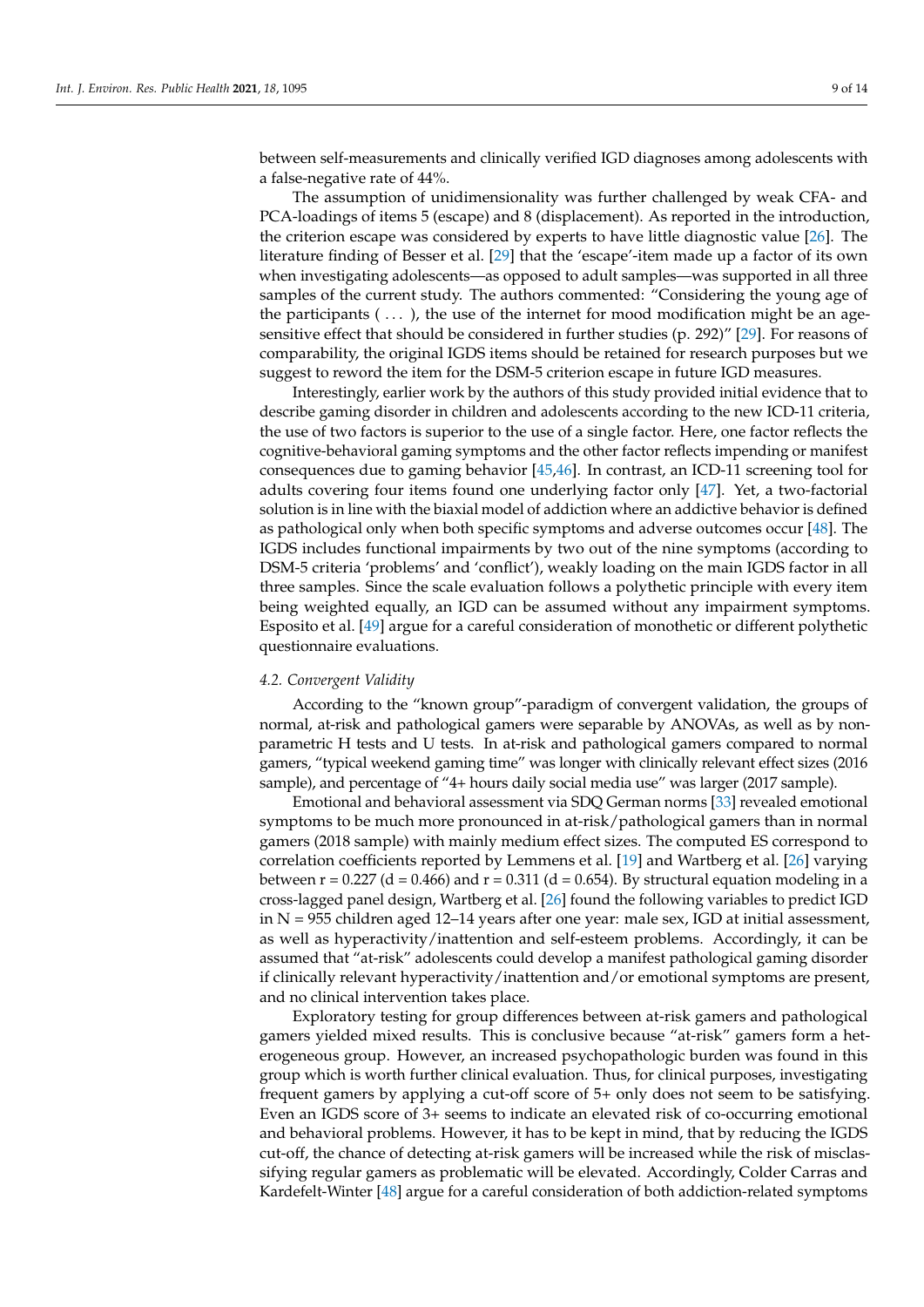and gaming-related impairments [\[48\]](#page-13-1). In their large-scale investigation of 7865 adolescent European gamers, 2.2% of the sample reported symptoms and impairments while 30.9% of the adolescents would have been misclassified based on their personal problems only. Whereas 23.6% of "concerned" gamers indicated only a few addiction symptoms but a high level of impairments, 7.3% of "engaged" gamers stated many addiction symptoms but only a few impairments. While the first group might resemble adolescents with higher emotional and behavioral problems with accompanied non-addictive gaming, the latter group might correspond most likely to the group of ICD-11 hazardous gamers. A distinction between these two groups is not possible by the IGDS.

### *4.3. Limitations*

In the present study, comparisons between the gaming groups were limited due to low disorder prevalence, although gender-, sex-, and age-sensitive research on internet gaming is desirable. Future studies should address this issue by an oversampling of pathological and at-risk gamers. The present findings are based on cross-sectional survey data. Thus, no conclusions can be drawn about symptom stability and retest reliability. A further shortcoming of the current study is the missing criterion validity with objective markers such as logged usage times. Furthermore, to the best of our knowledge, the IGDS has not yet been validated against clinical evaluation in adolescents which is the gold standard when pursuing diagnostic purposes. Therefore, the IGDS is suitable for epidemiological research but not adequate for individual assessment. Finally, IGDS results cannot be easily transferred to evaluate a gaming disorder according to the ICD-11 criteria and there is no clear equivalent to ICD-11 hazardous gaming. Thus, studies comparing both diagnostic approaches would be of great interest.

# **5. Conclusions**

The current study is the first to investigate the psychometric properties and the criterion validity of an established IGD screener in three large independent representative samples of children and adolescents. Since IGD in this young target group is of high clinical relevance, a suitable and easy to administer screening tool is urgently needed. Based on the present findings, the use of the IGDS by Lemmens et al. [\[17\]](#page-12-0) in children and adolescents as a valid screening tool on a populational level could be supported. However, the assumption of unidimensionality was challenged. Normal gamers could be reliably differentiated from at-risk and pathological gamers. However, the heterogeneous group of at-risk gamers could not be further evaluated due to scale limitations. Since the IGDS is a polythetic tool with equal weight of each item, the presence of gaming-associated impairments is not necessary for IGD classification. Along with the missing equivalent of hazardous gaming criteria, a direct comparison of the gaming groups with the new ICD-11 definitions is limited.

**Author Contributions:** Conceptualization, K.P. and R.T.; methodology, K.P. and P.-M.S.; software, P.-M.S.; validation, K.P. and P.-M.S.; formal analysis, P.-M.S.; investigation, K.P.; resources, K.P.; data curation, K.P.; writing—original draft preparation, K.P. and P.-M.S.; writing—review and editing, K.P., P.-M.S., and R.T.; supervision, R.T.; project administration, K.P.; funding acquisition, R.T. All authors have read and agreed to the published version of the manuscript.

**Funding:** This work was financially supported by the German statutory health insurance DAK Gesundheit.

**Institutional Review Board Statement:** The study was conducted according to the guidelines of the Declaration of Helsinki 1975, revised in 2013. After consultation with the local ethics committee, ethical review and approval were waived for this study. The study was non-interventional and without impact on the physical and psychological integrity of participants, as participants had no patient status in relation to the authors, and as authors received participants' data in anonymized form (please refer to DFG guidelines for German researchers, German Research Foundation - FAQ: Humanities and Social Sciences). Participants were enrolled based on anonymous panel data.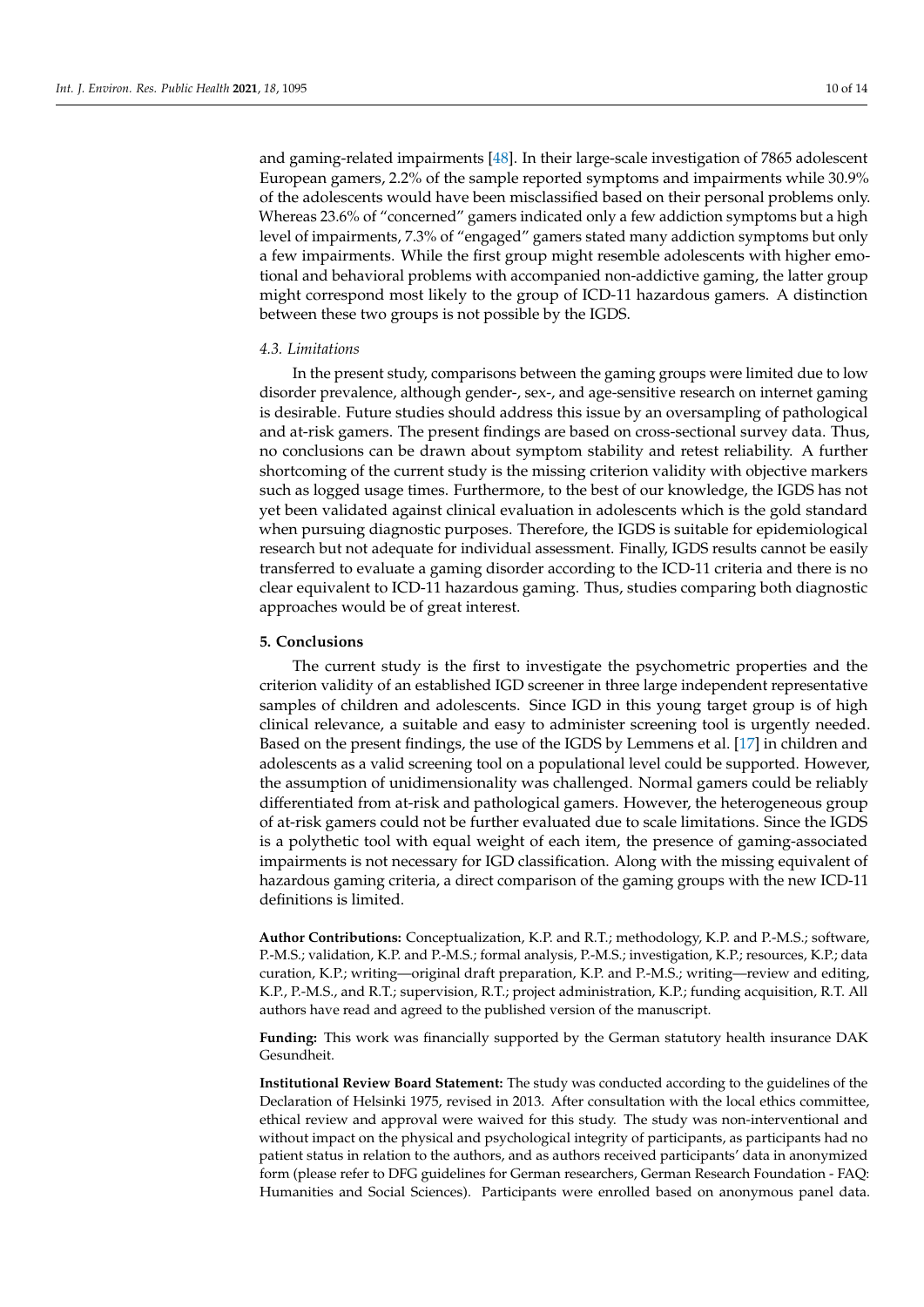Neither the interviewer, nor the researchers had any access to personal data that would have allowed identification. Thus, data collection and data transfer was completely anonymous and identification cannot be reconstructed by any source.

**Informed Consent Statement:** All study participants including the parents/caregivers of participating children gave informed consent prior to inclusion. They could withdraw from the interview at any time without reason.

**Data Availability Statement:** The data presented in this study are available from the corresponding author upon reasonable request.

**Acknowledgments:** The authors would like to thank all study participants and the German market and opinion research company forsa for the excellent data collection.

**Conflicts of Interest:** The authors declare no conflict of interest. DAK Gesundheit had no role in the design of the study, collection, analyses, or interpretation of data, in the writing of the manuscript, or in the decision to publish the results.

## <span id="page-10-1"></span>**Appendix A**

<span id="page-10-0"></span>**Table A1.** Brief overview of diagnostic criteria for the internet gaming disorder (IGD).

| Label | Criterion                                                                |
|-------|--------------------------------------------------------------------------|
| А.    | Mental preoccupation with gaming                                         |
| В.    | Withdrawal symptoms                                                      |
|       | Tolerance/increase of dosage (gaming time)                               |
| D.    | Failures to gain gaming control                                          |
| E.    | Loss of previous interests or prior hobbies                              |
| F.    | Continuation of gaming despite insight into adverse consequences         |
| G.    | Lying to significant others in respect of factual gaming                 |
| Н.    | Gaming in order to regulate negative moods ('escape')                    |
|       | Elevated risk of losing an important social relationship (job/education) |

Notes. For assuming an IGD, a person's gaming behavior must have matched at least 5 out of these 9 criteria in the past 12 months. See details in APA [\[11\]](#page-11-10).

<span id="page-10-2"></span>

| <b>Table A2.</b> Distribution of validation measures across the three samples <sup>a</sup> . |  |
|----------------------------------------------------------------------------------------------|--|
|----------------------------------------------------------------------------------------------|--|

| Age Group | <b>Sex</b>  | <sup>b</sup> Typical Weekend<br><b>Gaming Time (Minutes)</b> |          | <sup>c</sup> Daily Social<br><b>Media Use</b> |      | b d SDQ Total<br><b>Difficulties Score</b> |
|-----------|-------------|--------------------------------------------------------------|----------|-----------------------------------------------|------|--------------------------------------------|
|           |             | 2016                                                         |          | 2017                                          | 2018 |                                            |
|           | Girls       | 120.11                                                       | (59.71)  | $120 - 179$ min                               | 8.10 | (4.47)                                     |
| $12 - 13$ | <b>Boys</b> | 178.40                                                       | (105.53) | $120 - 179$ min                               | 8.14 | (4.47)                                     |
| $14 - 17$ | Girls       | 147.97                                                       | (102.62) | 180–239 min                                   | 9.47 | (4.70)                                     |
|           | <b>Boys</b> | 223.70                                                       | (120.50) | $120 - 179$ min                               | 7.47 | (4.28)                                     |
| Total     |             | 174.64                                                       | (110.83) | $120 - 179$ min                               | 8.16 | (4.52)                                     |

Notes. <sup>a</sup> Sample 2016: N = 762, sample 2017: N = 777, sample 2018: N = 784; <sup>b</sup> group mean (standard deviation);  $c$  median category, maximum category would be 240+ minutes;  $d$  distribution of Strength and Difficulties Questionnaire (SDQ) subscales are given in Table [7](#page-6-2) (main text); maximum score would be 40.

**Table A3.** Distribution of SDQ validation measure in the 2018 sample ( $N = 784$ ).

<span id="page-10-3"></span>

| Age Group | Sex         |      | <sup>a</sup> Emotional Symptoms |      | <b>Conduct Problems</b> |      | Hyperactivity/Inattention |      | Peer Relationship Problems |
|-----------|-------------|------|---------------------------------|------|-------------------------|------|---------------------------|------|----------------------------|
| $12 - 13$ | Girls       | 2.01 | (1.87)                          | 1.30 | (1.26)                  | 3.30 | (2.36)                    | 2.24 | (1.69)                     |
|           | <b>Boys</b> | 1.81 | (1.71)                          | 1.33 | (1.39)                  | 3.33 | (2.28)                    | 1.91 | (1.59)                     |
| 14–17     | Girls       | 3.41 | (2.40)                          | 1.15 | (1.15)                  | 2.67 | (1.96)                    | 2.24 | (1.69)                     |
|           | <b>Boys</b> | 1.70 | (1.71)                          | 1.22 | (1.12)                  | 2.64 | (1.99)                    | 1.91 | (1.59)                     |
| Total     |             | 2.15 | (2.03)                          | 1.24 | (1.20)                  | 2.88 | (2.12)                    | 1.88 | (1.57)                     |

Notes. <sup>a</sup> Group mean (standard deviation).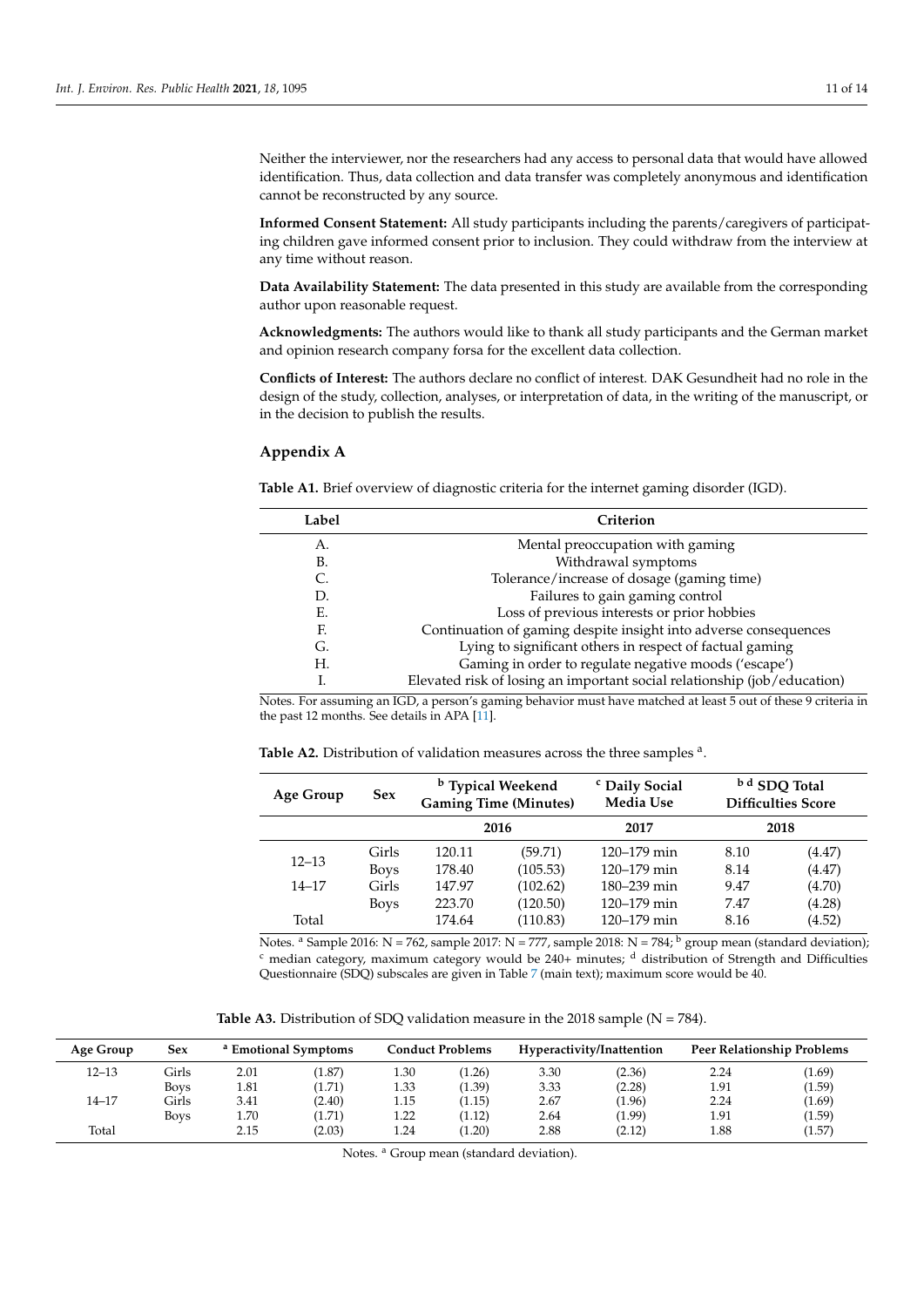<span id="page-11-16"></span>

| Sex         | <b>Emotional Symptoms</b> | <sup>a</sup> Conduct Problems | Hyperactivity/Inattention | <sup>b</sup> Peer Relationship<br>Problems | <sup>c</sup> Total<br><b>Difficulties Score</b> |
|-------------|---------------------------|-------------------------------|---------------------------|--------------------------------------------|-------------------------------------------------|
| Girls       | 0.712                     | 0.291                         | 0.642                     | 0.469                                      | 0.709                                           |
| <b>Boys</b> | 0.546                     | 0.312                         | 0.627                     | 0.473                                      | 0.692                                           |
| Total       | 0.656                     | 0.304                         | 0.632                     | 0.470                                      | 0.701                                           |

**Table A4.** Internal consistencies (Cronbach's alpha) of SDQ subscales in the 2018 sample.

Notes. <sup>a</sup> Alpha not acceptable, <sup>b</sup> not satisfactory. <sup>c</sup> Satisfactory alphas here are at least partly due to scale length (20 items), cp. [\[39\]](#page-12-19).

<span id="page-11-17"></span>**Table A5.** Percentages of children and adolescents screened with "borderline/clinical" SDQ results according to gaming group classification in the 2018 sample.

| <b>Sex</b>  | <b>IGDS</b> Score | <sup>a</sup> Emotional Symptoms |      | <sup>b</sup> Conduct Problems |      | Hyperactivity/Inattention |      | <sup>c</sup> Peer relation-Ship<br>Problems |       |
|-------------|-------------------|---------------------------------|------|-------------------------------|------|---------------------------|------|---------------------------------------------|-------|
|             |                   | $\%$                            | n    | $\%$                          | n    | $\%$                      | n    | $\%$                                        | n     |
| Girls       | Normal            | 14.6                            | (38) | 8.8                           | (23) | 11.9                      | (31) | 13.8                                        | (36)  |
|             | At-risk           | 38.1                            | (8)  | 28.6                          | (6)  | 23.6                      | (5)  | 33.3                                        |       |
|             | Pathologic        | 66.7                            | (2)  | 33.3                          | ′1)  | 33.3                      | (1)  | 33.3                                        |       |
| <b>Boys</b> | Normal            | 10.5                            | (43) | 3.6                           | (15) | 7.5                       | (31) | 15.8                                        | (65)  |
|             | At-risk           | 32.8                            | (22) | 11.9                          | (8)  | 28.4                      | (19) | 25.4                                        | (17)  |
|             | Pathologic        | 57.1                            | (12) | 19.0                          | (4)  | 33.3                      | (7)  | 42.9                                        | (9)   |
| Total       | Normal            | 12.1                            | (81) | 5.7                           | (38) | 9.2                       | (62) | 15.0                                        | (101) |
|             | At-risk           | 34.1                            | (30) | 15.9                          | (14) | 27.3                      | (24) | 27.3                                        | (24)  |
|             | Pathologic        | 58.3                            | (14) | 20.8                          | (5)  | 33.3                      | (8)  | 41.7                                        | (10)  |

Notes. <sup>a</sup> Percentage (absolute frequency). Internal consistency <sup>b</sup> not acceptable or <sup>c</sup> not satisfactory. Age- and sex-sensitive SDQ cut-off scores [];  $N = 784$ ,  $n_{\text{boys}} = 499$ ,  $n_{\text{girls}} = 285$ .

# **References**

- <span id="page-11-0"></span>1. WARC. Coronavirus Research: Multi-Market Research Wave 4. WARC, 2020. Available online: [http://origin.warc.com/content/](http://origin.warc.com/content/paywall/article/Warc-Research/GWI_Coronavirus_Research_Multimarket_research_wave_4/132717) [paywall/article/Warc-Research/GWI\\_Coronavirus\\_Research\\_Multimarket\\_research\\_wave\\_4/132717](http://origin.warc.com/content/paywall/article/Warc-Research/GWI_Coronavirus_Research_Multimarket_research_wave_4/132717) (accessed on 20 June 2020).
- <span id="page-11-1"></span>2. statista.com. Most Popular Apple App Store Categories in June 2020, by Share of Available Apps. Available online: [https:](https://www.statista.com/statistics/270291/popular-categories-in-the-app-store/) [//www.statista.com/statistics/270291/popular-categories-in-the-app-store/](https://www.statista.com/statistics/270291/popular-categories-in-the-app-store/) (accessed on 20 June 2020).
- <span id="page-11-2"></span>3. statista.com. Online Games. Available online: <https://www.statista.com/outlook/212/100/online-games/worldwide> (accessed on 20 June 2020).
- <span id="page-11-3"></span>4. Rehbein, F.; Psych, G.; Kleimann, M.; Mediasci, G.; Mößle, T. Prevalence and risk factors of video game dependency in adolescence: Results of a German nationwide survey. *Cyberpsychol. Behav. Soc. Netw.* **2010**, *13*, 269–277. [\[CrossRef\]](http://doi.org/10.1089/cyber.2009.0227)
- <span id="page-11-4"></span>5. Veissière, S.P.L.; Stendel, M. Hypernatural monitoring: A social rehearsal account of smartphone addiction. *Front. Psychol.* **2018**, *9*. [\[CrossRef\]](http://doi.org/10.3389/fpsyg.2018.00141)
- <span id="page-11-5"></span>6. Paschke, K.; Austermann, M.I.; Thomasius, R. Adolescent gaming and social media usage before and during the COVID-19 pandemic. Manuscript accepted for publication. *Sucht* **2021**, *67*. [\[CrossRef\]](http://doi.org/10.1024/0939-5911/a000694)
- <span id="page-11-6"></span>7. Konrad, K.; Firk, C.; Uhlhaas, P.J. Brain development during adolescence: Neuroscientific insights into this developmental period. *Dtsch. Arztebl. Int.* **2013**, *110*, 425. [\[CrossRef\]](http://doi.org/10.3238/arztebl.2013.0425)
- <span id="page-11-7"></span>8. Arain, M.; Haque, M.; Johal, L.; Mathur, P.; Nel, W.; Rais, A.; Sandhu, R.; Sharma, S. Maturation of the adolescent brain. *Neuropsychiatr. Dis. Treat.* **2013**, *9*, 449–461. [\[CrossRef\]](http://doi.org/10.2147/NDT.S39776)
- <span id="page-11-8"></span>9. Yuan, K.; Qin, W.; Yu, D.; Bi, Y.; Xing, L.; Jin, C.; Tian, J. Core brain networks interactions and cognitive control in internet gaming disorder individuals in late adolescence/early adulthood. *Brain. Struct. Funct.* **2016**, *221*, 1427–1442. [\[CrossRef\]](http://doi.org/10.1007/s00429-014-0982-7)
- <span id="page-11-9"></span>10. Sugaya, N.; Shirasaka, T.; Takahashi, K.; Kanda, H. Bio-psychosocial factors of children and adolescents with internet gaming disorder: A systematic review. *BioPsychoSocial Med.* **2019**, *13*, 3. [\[CrossRef\]](http://doi.org/10.1186/s13030-019-0144-5)
- <span id="page-11-10"></span>11. APA American Psychiatric Association. *Diagnostic and Statistical Manual of Mental Disorders: DSM-5*; American Psychiatric Association: Washington, DC, USA, 2013.
- <span id="page-11-11"></span>12. Paulus, F.W.; Ohmann, S.; Von Gontard, A.; Popow, C. Internet gaming disorder in children and adolescents: A systematic review. *Dev. Med. Child. Neurol.* **2018**, *60*, 645–659. [\[CrossRef\]](http://doi.org/10.1111/dmcn.13754)
- <span id="page-11-12"></span>13. Fuster, H.; Carbonell, X.; Pontes, H.M.; Griffiths, M.D. Spanish validation of the Internet Gaming Disorder (IGD-20) Test. *Comp. Hum. Behav.* **2016**, *56*, 215–224. [\[CrossRef\]](http://doi.org/10.1016/j.chb.2015.11.050)
- <span id="page-11-13"></span>14. Pontes, H.M.; Király, O.; Demetrovics, Z.; Griffiths, M.D. The conceptualisation and measurement of DSM-5 Internet Gaming Disorder: The development of the IGD-20 Test. *PLoS ONE* **2014**, *9*, e110137. [\[CrossRef\]](http://doi.org/10.1371/journal.pone.0110137)
- <span id="page-11-14"></span>15. Milani, L.; La Torre, G.; Fiore, M.; Grumi, S.; Gentile, D.A.; Ferrante, M.; Di Blasio, P. Internet gaming addiction in adolescence: Risk factors and maladjustment correlates. *Int. J. Ment. Health Addict.* **2018**, *16*, 888–904. [\[CrossRef\]](http://doi.org/10.1007/s11469-017-9750-2)
- <span id="page-11-15"></span>16. Torres-Rodríguez, A.; Griffiths, M.D.; Carbonell, X.; Oberst, U. Internet gaming disorder in adolescence: Psychological characteristics of a clinical sample. *J. Behav. Addict.* **2018**, *7*, 707–718. [\[CrossRef\]](http://doi.org/10.1556/2006.7.2018.75)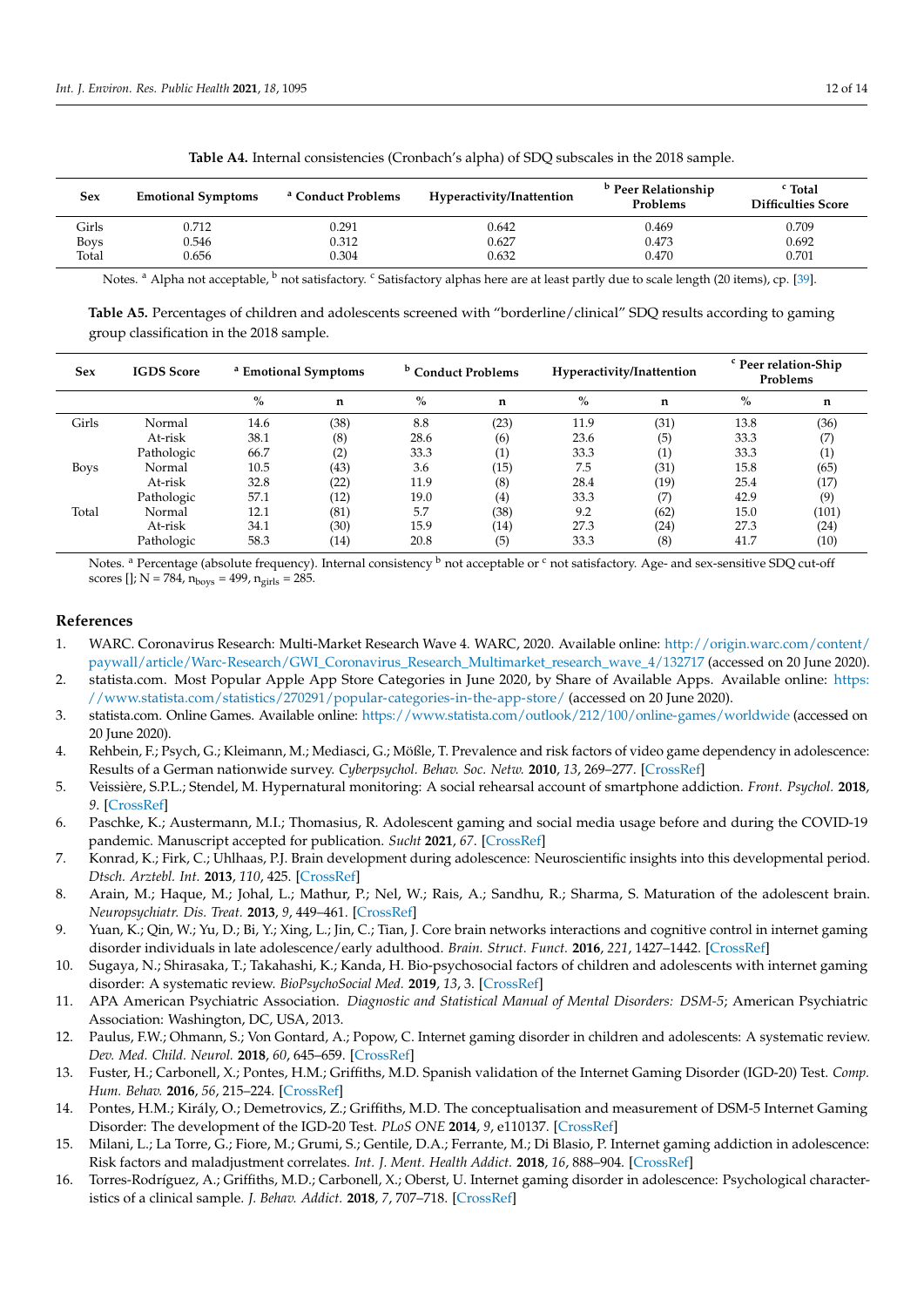- <span id="page-12-0"></span>17. World Health Organization. International Classification of Diseases for Mortality and Morbidity Statistics. Available online: <https://icd.who.int/browse11/l-m/en> (accessed on 13 January 2020).
- <span id="page-12-1"></span>18. Király, O.; Tóth, D.; Urbán, R.; Demetrovics, Z.; Maraz, A. Intense video gaming is not essentially problematic. *Psychol. Addict. Behav.* **2017**, *31*, 807–817. [\[CrossRef\]](http://doi.org/10.1037/adb0000316)
- <span id="page-12-2"></span>19. Lemmens, J.S.; Valkenburg, P.M.; Gentile, D.A. The Internet Gaming Disorder Scale. *Psychol. Assess.* **2015**, *27*, 567–582. [\[CrossRef\]](http://doi.org/10.1037/pas0000062)
- <span id="page-12-3"></span>20. Pontes, H.M.; Griffiths, M.D. Measuring DSM-5 Internet gaming disorder: Development and validation of a short psychometric scale. *Comput. Hum. Behav.* **2015**, *45*, 137–143. [\[CrossRef\]](http://doi.org/10.1016/j.chb.2014.12.006)
- <span id="page-12-4"></span>21. Donati, M.A.; Sanson, F.; Mazzarese, M.; Primi, C. Assessing video game habits and pathological behaviour in children through a new scale: Psychometric properties of the Video-Gaming Scale—For Children (VGS-C). *Psychology* **2019**, *10*, 2190–2208. [\[CrossRef\]](http://doi.org/10.4236/psych.2019.1016139)
- <span id="page-12-5"></span>22. Primi, C.; Donati, M.A.; Chiesi, F. *Scala per la Misura Dell'uso dei Videogiochi negli Adolescenti [Video-Gaming Scale for Adolescents, VGS-A.]*; Hogrefe: Florence, Italy, 2017.
- <span id="page-12-6"></span>23. King, D.L.; Chamberlain, S.R.; Carragher, N.; Billieux, J.; Stein, D.; Delfabbro, P.H. Screening and assessment tools for gaming disorder: A comprehensive systematic review. *Clin. Psychol. Rev.* **2020**, *77*, 101831. [\[CrossRef\]](http://doi.org/10.1016/j.cpr.2020.101831)
- <span id="page-12-7"></span>24. Schivinski, B.; Brzozowska-Wo´s, M.; Buchanan, E.M.; Griffiths, M.D.; Pontes, H.M. Psychometric assessment of the internet gaming disorder diagnostic criteria: An item response theory study. *Addict. Behav. Rep.* **2018**, *8*, 176–184. [\[CrossRef\]](http://doi.org/10.1016/j.abrep.2018.06.004)
- <span id="page-12-8"></span>25. Wartberg, L.; Kriston, L.; Zieglmeier, M.; Lincoln, T.; Kammerl, R. A longitudinal study on psychosocial causes and consequences of Internet gaming disorder in adolescence. *Psychol. Med.* **2019**, *49*, 287–294. [\[CrossRef\]](http://doi.org/10.1017/S003329171800082X)
- <span id="page-12-9"></span>26. Wartberg, L.; Kriston, L.; Thomasius, R. Internet gaming disorder and problematic social media use in a representative sample of German adolescents: Prevalence estimates, comorbid depressive symptoms and related psychosocial aspects. *Comp. Hum. Behav.* **2020**, *103*, 31–36. [\[CrossRef\]](http://doi.org/10.1016/j.chb.2019.09.014)
- <span id="page-12-10"></span>27. Castro–Calvo, J.; King, D.L.; Stein, D.J.; Brand, M.; Carmi, L.; Chamberlain, S.R.; Billieux, J. Expert appraisal of criteria for assessing gaming disorder: An international Delphi study. *Addiction* **2021**. [\[CrossRef\]](http://doi.org/10.1111/add.15411)
- <span id="page-12-11"></span>28. Meerkerk, G.J.; Van Den Eijnden, R.; Vermulst, A.A.; Garretsen, H.F.L. The Compulsive Internet Use Scale (CIUS): Some psychometric properties. *CyberPsychology* **2009**, *12*, 1–6. [\[CrossRef\]](http://doi.org/10.1089/cpb.2008.0181)
- <span id="page-12-12"></span>29. Besser, B.; Loerbroks, L.; Bischof, G.; Bischof, A.; Rumpf, H.-J. Performance of the DSM-5-based criteria for Internet addiction: A factor analytical examination of three samples. *J. Behav. Addict.* **2019**, *8*, 288–294. [\[CrossRef\]](http://doi.org/10.1556/2006.8.2019.19)
- <span id="page-12-13"></span>30. Wartberg, L.; Kriston, L.; Thomasius, R. The prevalence and psychosocial correlates of internet gaming disorder—analysis in a nationally representative sample of 12-to 25-year-olds. *Dtsch. Arztebl. Int.* **2017**, *114*, 419–424. [\[CrossRef\]](http://doi.org/10.3238/arztebl.2017.0419)
- 31. Wartberg, L.; Kriston, L.; Thomasius, R. Depressive Symptoms in Adolescents. *Dtsch. Arztebl. Int.* **2018**, *115*, 549–555. [\[CrossRef\]](http://doi.org/10.3238/arztebl.2018.0549)
- <span id="page-12-14"></span>32. Paschke, K.; Laurenz, L.; Thomasius, R. Chronic Sleep Reduction in Childhood and Adolescence. *Dtsch. Arztebl. Int.* **2020**, *117*, 661–667. [\[CrossRef\]](http://doi.org/10.3238/arztebl.2020.0661)
- <span id="page-12-15"></span>33. Becker, A.; Wang, B.; Kunze, B.; BELLA study group, T. Normative data of the self-report version of the German Strengths and Difficulties Questionnaire in an epidemiological setting. *Z. Kinder Jugendpsychiatr. Psychother.* **2018**, *46*, 523–533. [\[CrossRef\]](http://doi.org/10.1024/1422-4917/a000589)
- 34. Altendorfer-Kling, U.; Ardelt-Gattinger, E.; Thun-Hohenstein, L. [The self-report version of the Strengths and Difficulties Questionnaire in an Austrian field sample. In German]. *Z. Kinder Jugendpsychiatr. Psychother.* **2007**, *35*, 265–271. [\[CrossRef\]](http://doi.org/10.1024/1422-4917.35.4.265)
- 35. Lohbeck, A.; Schultheiss, J.; Petermann, F.; Petermann, U. The German self-report version of the strengths and difficulties questionnaire (SDQ-Deu-S): Psychometric properties, factor structure, and critical values. *Diagnostica* **2015**, *61*, 222–235. [\[CrossRef\]](http://doi.org/10.1026/0012-1924/a000153)
- <span id="page-12-16"></span>36. Keller, F.; Langmeyer, A.N. An item response theory analysis of the Strengths and Difficulties Questionnaire (SDQ). *Eur. J. Psychol. Assess.* **2019**, *35*, 266–279. [\[CrossRef\]](http://doi.org/10.1027/1015-5759/a000390)
- <span id="page-12-17"></span>37. Hooper, D.; Coughlan, J.; Mullen, M.R. Structural equation modelling: Guidelines for determining model fit. *Electr. J. Bus. Res. Meth.* **2008**, *6*, 53–60. [\[CrossRef\]](http://doi.org/10.21427/D7CF7R)
- <span id="page-12-18"></span>38. Cohen, J. *Statistical Power Analysis for the Behavioral Sciences*, 2nd ed.; Routledge/Earlbaum: New York, NY, USA, 1988.
- <span id="page-12-19"></span>39. Taber, K.S. The use of Cronbach's alpha when developing and reporting research instruments in science education. *Res. Sci. Educ.* **2018**, *48*, 1273–1296. [\[CrossRef\]](http://doi.org/10.1007/s11165-016-9602-2)
- <span id="page-12-20"></span>40. Koning, I.M.; Peeters, M.; Finkenauer, C.; Van Den Eijnden, R.J. Bidirectional effects of Internet-specific parenting practices and compulsive social media and Internet game use. *J. Behav. Addict.* **2018**, *7*, 624–632. [\[CrossRef\]](http://doi.org/10.1556/2006.7.2018.68)
- <span id="page-12-21"></span>41. Van Den Eijnden, R.; Koning, I.; Doornwaard, S.; Van Gurp, F.; Ter Bogt, T. The impact of heavy and disordered use of games and social media on adolescents' psychological, social, and school functioning. *J. Behav. Addict.* **2018**, *7*, 697–706. [\[CrossRef\]](http://doi.org/10.1556/2006.7.2018.65)
- <span id="page-12-22"></span>42. Peeters, M.; Koning, I.; van den Eijnden, R. Predicting Internet gaming disorder symptoms in young adolescents: A one-year follow-up study. *Comput. Hum. Behav.* **2018**, *80*, 255–261. [\[CrossRef\]](http://doi.org/10.1016/j.chb.2017.11.008)
- <span id="page-12-23"></span>43. Schmitt, N. Uses and abuses of coefficient alpha. *Psychol. Assess.* **1996**, *8*, 350–353. [\[CrossRef\]](http://doi.org/10.1037/1040-3590.8.4.350)
- <span id="page-12-24"></span>44. Jeong, H.; Yim, H.W.; Lee, S.-Y.; Lee, H.K.; Potenza, M.N.; Choi, J.-S. Discordance between self-report and clinical diagnosis of Internet gaming disorder in adolescents. *Sci. Rep.* **2018**, *8*, 10084. [\[CrossRef\]](http://doi.org/10.1038/s41598-018-28478-8)
- <span id="page-12-25"></span>45. Paschke, K.; Austermann, M.I.; Thomasius, R. Assessing ICD-11 gaming disorder in adolescent gamers: Development and validation of the Gaming Disorder Scale for Adolescents (GADIS-A). *J. Clin. Med.* **2020**, *9*, 993. [\[CrossRef\]](http://doi.org/10.3390/jcm9040993)
- <span id="page-12-26"></span>46. Paschke, K.; Austermann, M.I.; Thomasius, R. Assessing ICD-11 gaming disorder in adolescent gamers by parental ratings: Development and validation of the Gaming Disorder Scale for Parents (GADIS-P). *J. Behav. Addict.* **2021**. [\[CrossRef\]](http://doi.org/10.1556/2006.2020.00105)